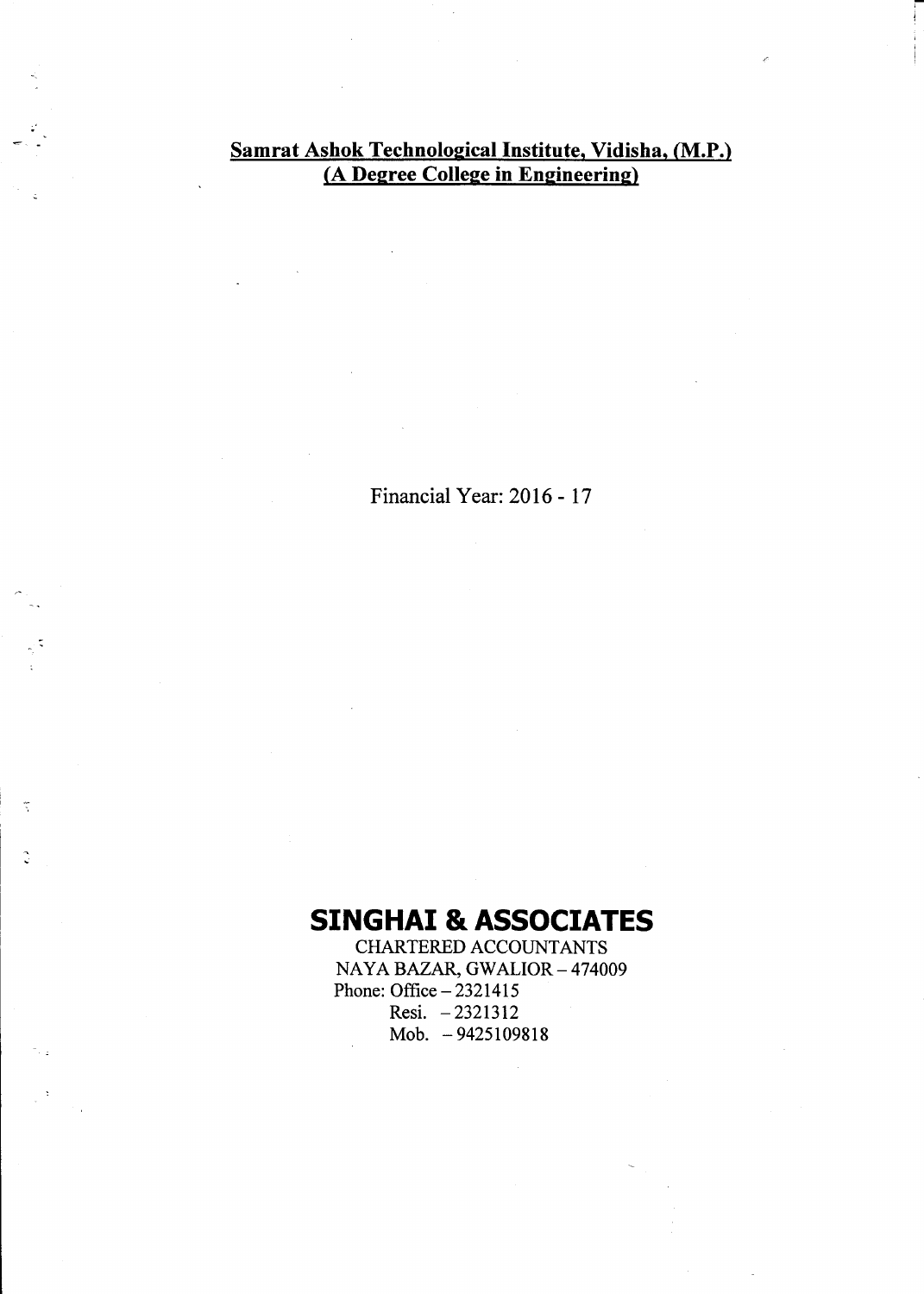#### SINGHAI & ASSOCIATES CHARTERED ACCOUNTANTS

Naya Bazar, Gwalior - 474009 Off.: 0751-2321415, 2321312 Mob.:9425109818 Fax: 0751-2323483<br>E-mail: singhaiassociates@yahoo.com

{

#### AUDIT REPORT

We have examined the attached Balance Sheet of Samrat Ashok Technological Institute (Degree) Vidisha, as at 31<sup>st</sup> March 2017 and the Income & Expenditure Account for the year ended on that date annexed thereto. These financial statements are the responsibiltty of Samrat Ashok Technological Institute (Degree) Vidisha.

Our responsibility is to express an opinion on these financial statements based on our audit. We conducted our audit in accordance with auditing standards generally accepted in India. These Standards require that we plan and perform the audit to obtain reasonable assurance about whether the financial statements are free of material misstatements. An audit includes examining, on test basis, evidence supporting the amounts and disclosures in the financial statements. An audit also includes assessing the accounting principles used and significant estimates made by the management as well as evaluating the over all financial statement presentation. We believe that our audit provides a reasonable basis for our opinion.

Further to our comments in the Para I referred to above and notes, we report that:-

- a) We have obtained all the information and explanations which to the best of our knowledge and belief were necessary for the pupose of our audit.
- b) The balance sheet and Income & Expenditure Account are in agreement with the books of accounts of the institution.
- c) In our opinion, and to the best of our information and according to the explanations given to us, the aforesaid Balance Sheet and Income & Expenditure Account, give a true and fair view:
	- i) In the case of the Balance Sheet of the state of Affairs of the above institution as at 31.03.2017
	- ii) In the case of the Income and Expenditure account of the excess of expenditure over income for the year ended on that date.

Naya Bazar, Gwalior - 474009 Dated: 10.10.2017



For SINGHAI & ASSOCIATES Chartered Accountants

> 'c' (N. K. JAIN)<br>M. Com., LL.B., F.C.A Partner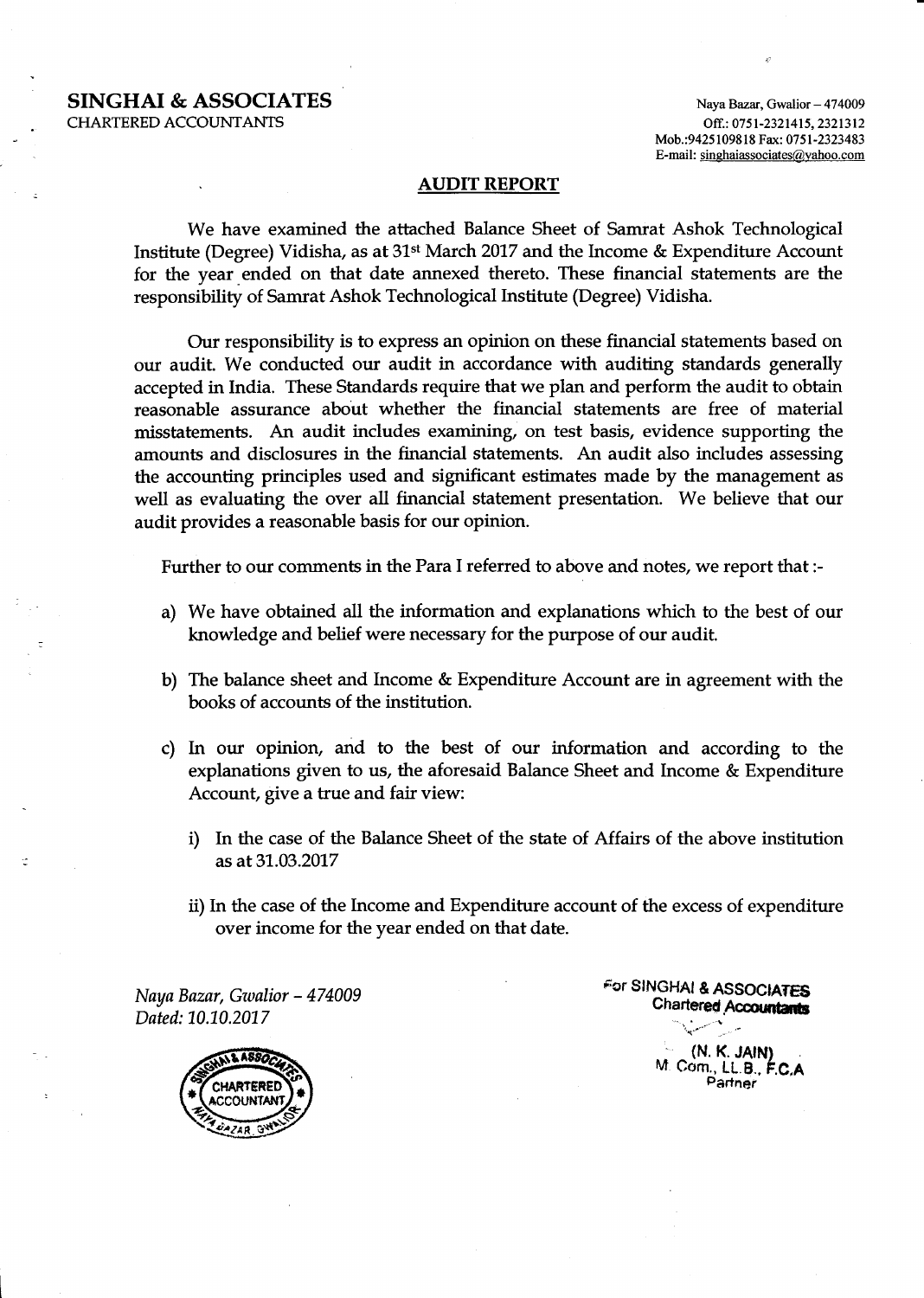|                                                                       |                                             |                 | Samrat Ashok Technological Institute, Vidisha (M.P.)                                                                                                                       |               |                                                                         | ą.                                |
|-----------------------------------------------------------------------|---------------------------------------------|-----------------|----------------------------------------------------------------------------------------------------------------------------------------------------------------------------|---------------|-------------------------------------------------------------------------|-----------------------------------|
|                                                                       | $\widehat{\mathcal{L}}$                     |                 | Degree College in Engineering)                                                                                                                                             |               |                                                                         |                                   |
|                                                                       |                                             | <b>Balance</b>  | Sheet as at 31.03.2017                                                                                                                                                     |               |                                                                         |                                   |
| <b>LIABILITIES</b>                                                    | Schedule                                    | Amount          | ASSETS                                                                                                                                                                     | Schedule      |                                                                         | Amount                            |
| <b>Building Grant</b>                                                 | 4,26,77,923.50<br>$\mathbf{A}^{\mathbf{u}}$ |                 | <b>Buildings</b>                                                                                                                                                           | ֦֓׆<br>׆      | 4,53,17,523.50                                                          |                                   |
| Equipt. Grant                                                         | 82,11,436.40<br>ម្នាំ                       | 5,08,89,359.90  | Equipment, Furniture, Lib. Books                                                                                                                                           | قة<br>P       | 82,11,436.40                                                            | 5,35,28,959.90                    |
| G.O.I. Grant                                                          | 10,37,13,105.97<br>ء<br>ي                   |                 | Exp. Against G.O.I. Grant                                                                                                                                                  | ءِ<br>ن       | 9, 82, 72, 415.48                                                       |                                   |
| Misc. (Bldg.) Grant M.P. Govt.                                        | 4,80,44,838.58<br>׆ֺֺ֖֜֜                    |                 | Building Grant M.P. Govt.                                                                                                                                                  | ׆֖֧֩֜         | 4,80,44,838.58                                                          |                                   |
| Misc. Grant (M.P.) Govt.                                              | 4,45,29,481.43<br>្ត្រីក                    | 19,62,87,425.98 | Exp. Against Misc. Grant M.P.                                                                                                                                              | ្ត្រី         | 4,35,76,004.69                                                          | 18,98,93,258.75                   |
| Other Funds                                                           | تې<br>پ                                     | 18,99,92,232.06 |                                                                                                                                                                            |               |                                                                         |                                   |
| Secured Loan<br>From HDFC Bank (Against Hypothecation of FDR)         |                                             | 2,13,90,374.00  | Cash & Bank balance                                                                                                                                                        | H             |                                                                         | 7,82,65,746.62                    |
| Balance as per last B/sheet<br>Add: Interest<br>Corpus fund           | 7,23,45,473.13<br>41,23,008.50              | 7,64,68,481.63  | <b>Sundry recoverable</b><br><b>Sundry Debtors</b>                                                                                                                         | $\frac{1}{x}$ | 1,19,10,294.80                                                          |                                   |
| Vikas Nidhi A/c.                                                      |                                             |                 | Staff welfare fund loan<br><b>TDS Recoverable</b><br>Sundry Advance<br>Imprest General                                                                                     |               | 6,650.00<br>2,54,628.20<br>89,567.00<br>41,05,911.50                    |                                   |
| Balance as per last B/Sheet<br>Add: Interest                          | 13,81,63,376.30<br>41,23,008.77             | 14,22,86,385.07 | Oracle (Training Programme)<br>Accrued Interest                                                                                                                            |               | , 35, 33, 853.00<br>6,31,396.00<br>ᡪ                                    | 3,05,32,300.50                    |
| College Caution Money<br>Hostel Caution Money<br><b>Caution Money</b> | 1,09,82,376.00<br>22,50,227.00              | 1,32,32,603.00  | Vidisha Gas Agsency, Vidisha<br>Choudhary Brothers Bhopal<br>A.O.B.S.N.L., Vidisha<br><b>Security Deposit</b><br>M.P.E.B. Vidisha<br>Telephone Deptt<br>Bharti Airtel Ltd. |               | 15,000.00<br>200.00<br>8,000.00<br>9,61,353.00<br>23,900.00<br>1,800.00 | 10,10,253.00                      |
|                                                                       |                                             |                 | Exp. Against Vikas Nidhi A/c.<br>Income & Expenditure A/c.<br>Add: Deficit during the year<br>Exp. as per Schedule "G"<br>As per last/Bheet                                | ڽؙٙ           | 5,83,52,815.53<br>42,04,79,851.22                                       | 6,55,69,978.80<br>47.88.32.666.75 |

 $\lambda$ 

 $\bullet$ 

HARTERED<br>COUNTANT

引<br>Selectes

Page: 1/2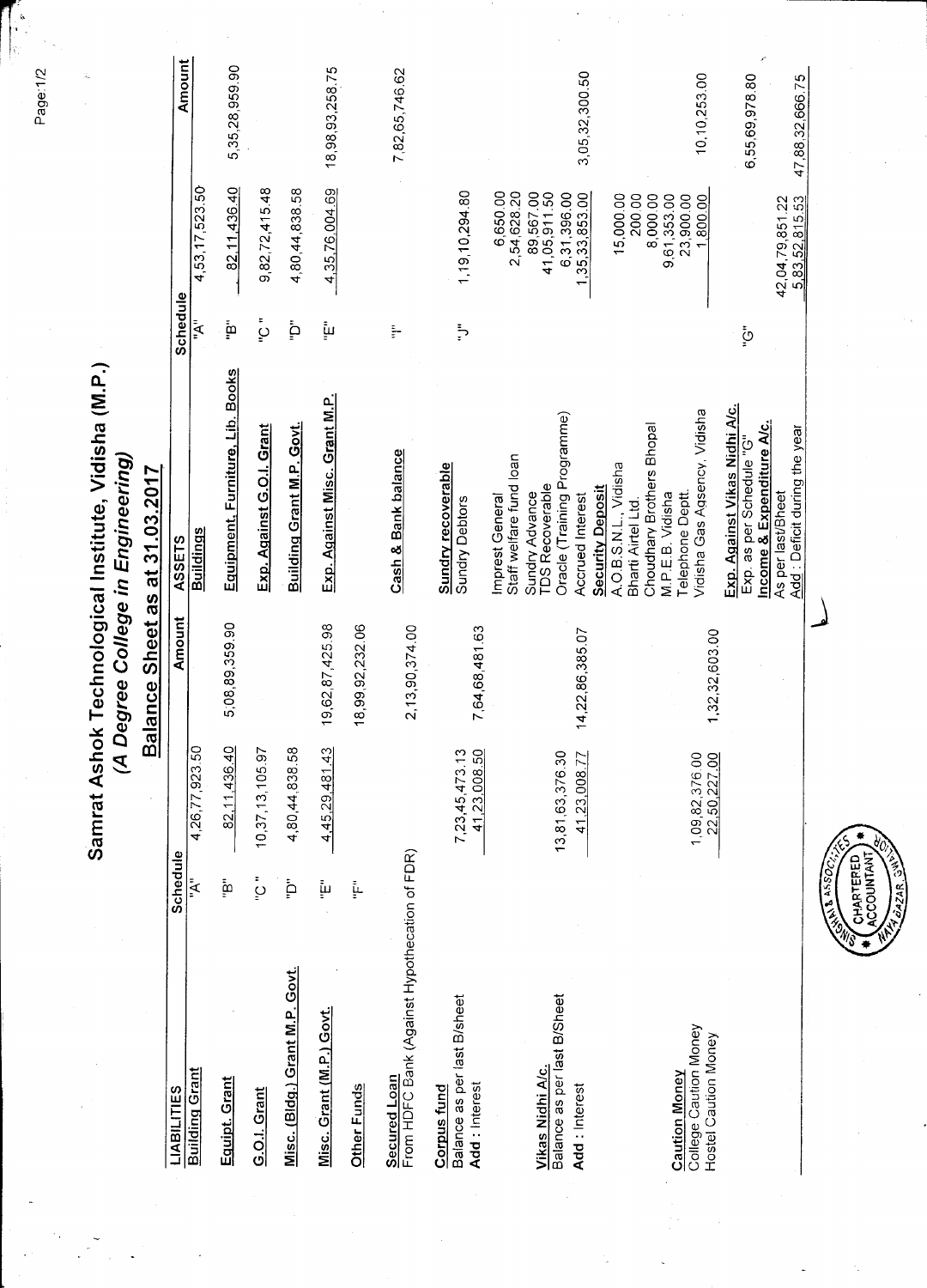Amount 89,76,33,164.32 Samre<sup>, Ashok Technological Institute<br>VIDISHA (M.P.) &</sup> **DIRECTOR** Schedule Samrat Ashok Technological Institute, Vidisha (M.P.) Total Rs. (A Degree College in Engineering) Balance Sheet as at 31.03.2017 ASSETS **Amount** 1,60,974.00 37,54,587.00 20, 31, 70, 741.68 89,76,33,164.32 **For SINGHAI & ASSOCIATES** Chartered Accountants M. K. JAIN)<br>M. Com., LL B. F.C.A<br>Partner As per Separate report attached 11,000.00 15,33,000.00<br>10,06,566.00 11,664.00 5,832.00 60,201.00 11,664.00 25,975.00 20,308.00 2,960.00 12,15,021.00 **Schedule**  $\frac{1}{2}$ Shri Abhay Bhandari Memorial Scholar Total Rs. Sch. in Term of F.D.R.- Smt Uma Dr. L.N. Agrawal Memorial Prise Suresh J. Patel Indore (Alumni) Dr DP Shukla Scholarship A/c Best Structrual Engg.Awards Shiv Dutt Sood Scholorship Shri Ambare Awards Fund Naya Bazar, Gwalior Misc. Scholorship **Sundry Creditors** Staff Pay Security Date: 10/10/2017 COUNTA Security Deposit **HARTEF** Earnest Money **Other Deposit** Scholarship **LIABILITIES** 

**UZAR** 

Page:2/2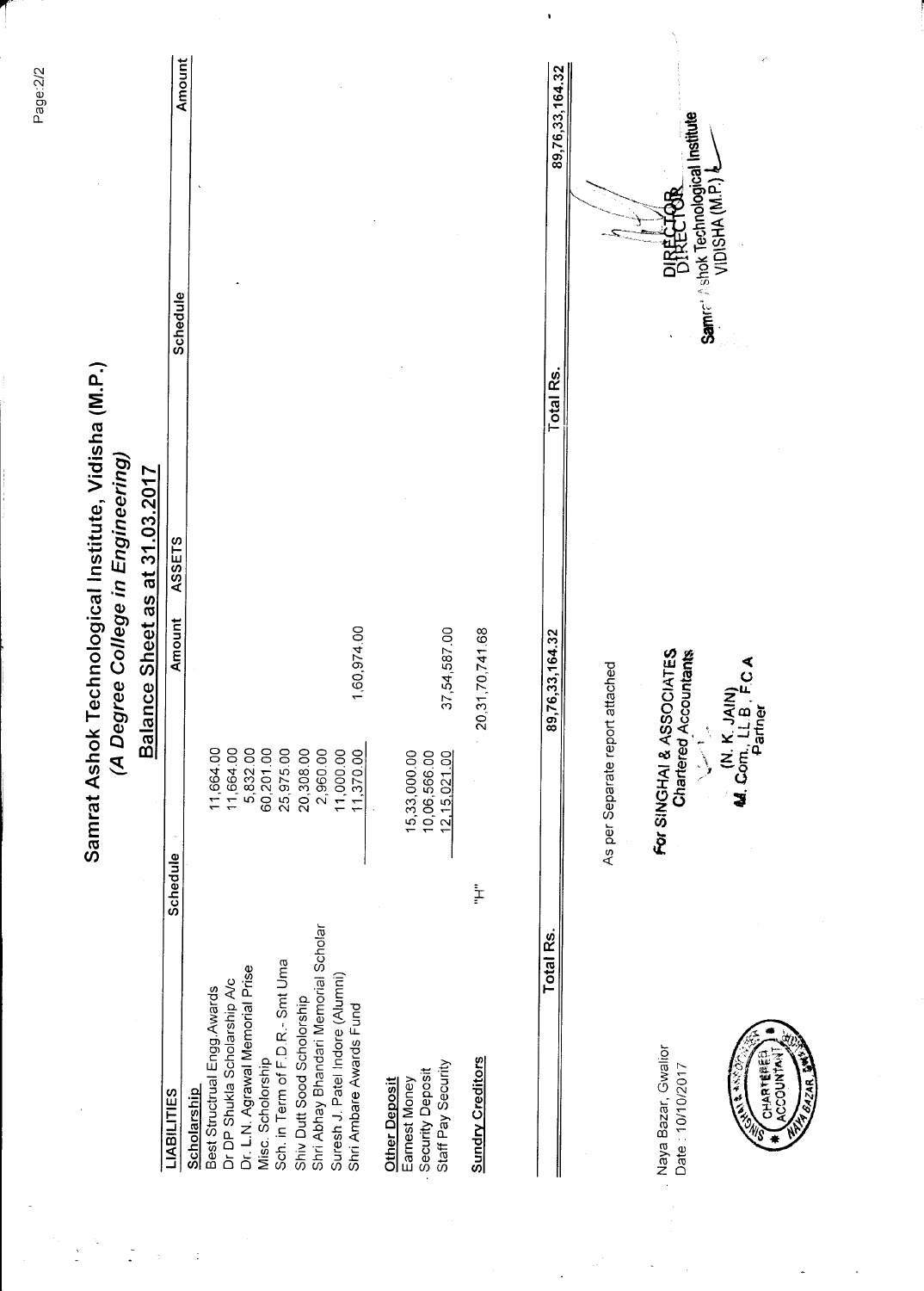|                                                            | Samrat Ash<br>$\overline{a}$                                                   |                 | ok Technological Institute, Vidisha (M.P.)<br>DEGREE COLLEGE IN ENGINEERING |                |                |
|------------------------------------------------------------|--------------------------------------------------------------------------------|-----------------|-----------------------------------------------------------------------------|----------------|----------------|
|                                                            | Income &                                                                       |                 | Expenditure Accounts For the year ended 31 <sup>st</sup> March 2017         |                |                |
| EXPENDITURE                                                | Amount                                                                         | Amount          | <b>INCOME</b>                                                               | Amount         | Amount         |
| Salaries & Allowances<br>$\overline{C}$                    |                                                                                |                 |                                                                             |                |                |
| eaching staff salary                                       | 4,28,27,896.00                                                                 |                 | Grant-in-aid<br>ă                                                           |                |                |
| Office staff salary                                        | 2,04,71,278.00                                                                 |                 | Directorate of Technical Education,                                         |                |                |
| Class IV salary                                            |                                                                                |                 | Govt. of M.P. Bhopal                                                        |                | 4,92,73,000.00 |
| ADA.                                                       | 91,89,804.00<br>6,37,69,901.00<br>27,04,808.00<br>10,15,700.00<br>10,15,700.00 |                 | <b>Fees</b><br>δÀ                                                           |                |                |
| House Rent Allowance                                       |                                                                                |                 | <b>Tuition fee</b>                                                          | 5,33,38,285.00 |                |
| P.F. Contribution                                          |                                                                                |                 | Library fee                                                                 | 9,10,360.00    |                |
| Medical Allowance                                          |                                                                                |                 | Registration fee                                                            | 1,10,190.00    |                |
| P.T. Allowance                                             |                                                                                |                 | Prospectus fee                                                              | 67,240.00      |                |
| Gratuity                                                   | 36, 14, 370.00                                                                 |                 | College Sub Amalga. Fund                                                    | 2,80,300.00    |                |
| Administrative Charges (R.P.F.)                            | 19,33,268.00                                                                   | 16,20,14,149.00 | Fine & Late fee                                                             | 4,69,445.00    |                |
|                                                            |                                                                                |                 | Misc. office Receipts                                                       | 4,18,487.00    | 5,55,94,307.00 |
|                                                            |                                                                                |                 |                                                                             |                |                |
|                                                            |                                                                                |                 | Internal Revenue Generation<br>à                                            |                |                |
|                                                            |                                                                                |                 | Festing Charges & Consultancy                                               | 62,98,372.10   |                |
| <b>Contingency Exp.</b><br>Office Exp. and Misc.<br>م<br>P |                                                                                |                 | Other Misc. Receipts                                                        | 13, 17, 845.00 |                |
| Maint. Of Lab & W/shop                                     | 89,978.00                                                                      |                 | Training Programme                                                          | 2,74,548.00    |                |
| Repair of Equipment                                        | 7,085.00                                                                       |                 | Technovision                                                                | 6,296.00       | 78,97,061.10   |
| Repair of Furniture                                        | 25,216.00                                                                      |                 |                                                                             |                |                |
| Motor Vehicle Exp                                          | 1,56,012.44<br>1,29,024.00<br>2,11,879.00<br>26,542.00                         |                 | Excess of Expenditure Over Income                                           |                | 5,83,52,815.53 |
| Maint. Of Building & Ground                                |                                                                                |                 |                                                                             |                |                |
| Maint. Of Water Supply                                     |                                                                                |                 | transferred to Balance Sheet                                                |                |                |
| Misc. Office Exp.                                          |                                                                                |                 |                                                                             |                |                |
| Postage & Telegram                                         | 21,312.00                                                                      |                 |                                                                             |                |                |
| Bank Charges                                               | 5,635.65                                                                       |                 |                                                                             |                |                |
| Printing including Prosp. & Appli forms                    | 2,806.00                                                                       |                 |                                                                             |                |                |
| Office stationary                                          | 1,06,859.00                                                                    |                 |                                                                             |                |                |
| Telephone                                                  | 2,39,371.00                                                                    |                 |                                                                             |                |                |
| Advertisement                                              | 49,314.00                                                                      |                 |                                                                             |                |                |
| Audit fee                                                  | 81,000.00                                                                      |                 |                                                                             |                |                |
| 500/-<br>Local Fund Audit                                  |                                                                                |                 |                                                                             |                |                |
| 80500/-<br>Statutory Audit                                 |                                                                                |                 |                                                                             |                |                |



v.<br>Baa

ċ,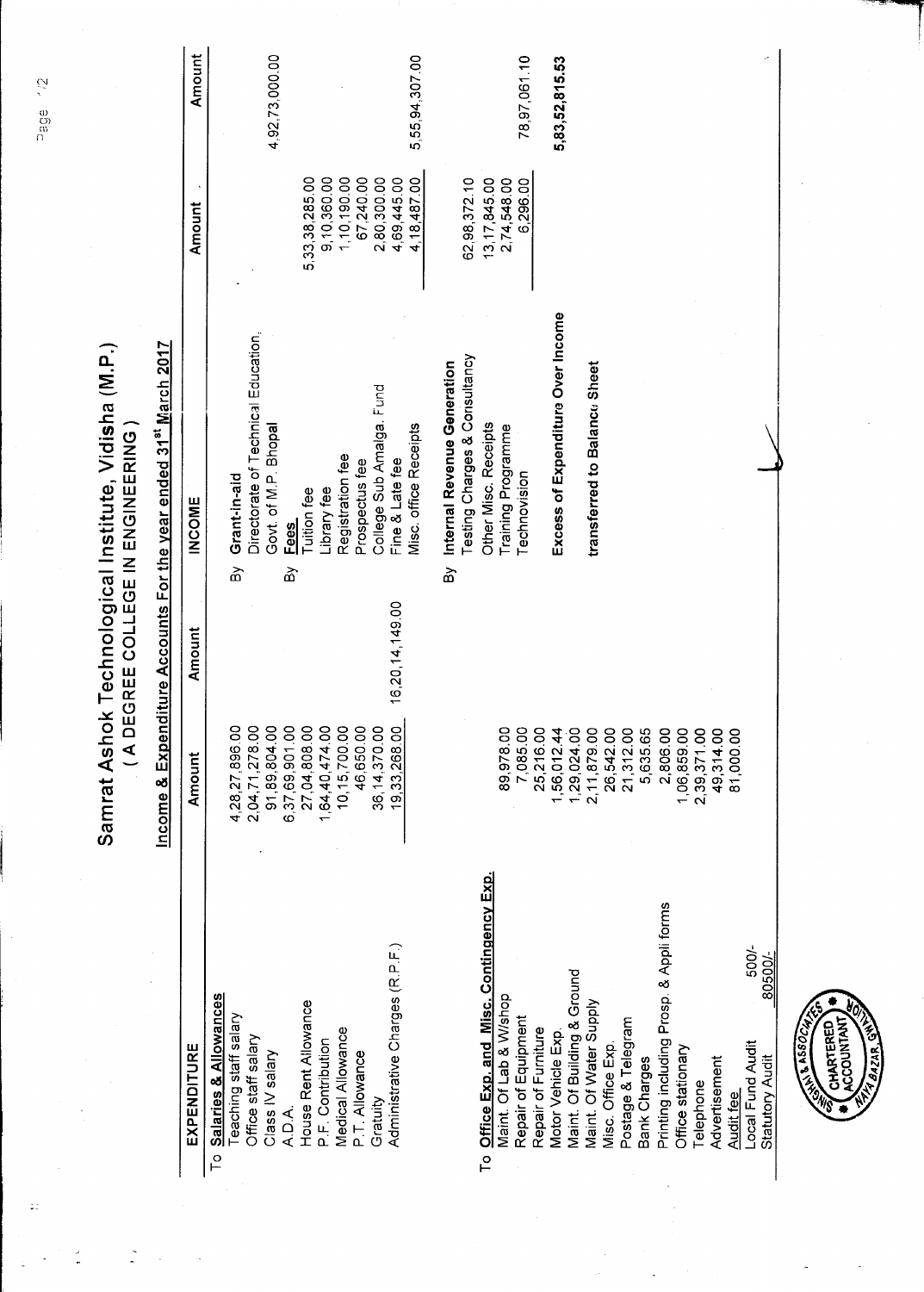| Interest Paid on FDR Loan & Other<br>Hospitality & Entertainment Exp.<br>AMC & Maint. Of photo copiers<br>Repairs of Hostel & Staff Qtr<br>Seminar & Educational Tour<br>AMC & Maint. Of computer<br>Hot Weather Charges<br>Naya Bazar, Gwalior<br>Travelling Expenses<br>ACCOUNTANT,<br><b>REATABLE</b><br>Play Ground Maint.<br><b>RESIDENT</b><br>CHARTERED<br>Uni. Affiliation fee<br>Date: 10/10/2017<br>EXPENDITURE<br>Reading Room<br>Elect Charges<br>Sundry stores<br>Estate Maint.<br>Legal Exp.<br>Insurance |
|-------------------------------------------------------------------------------------------------------------------------------------------------------------------------------------------------------------------------------------------------------------------------------------------------------------------------------------------------------------------------------------------------------------------------------------------------------------------------------------------------------------------------|
|-------------------------------------------------------------------------------------------------------------------------------------------------------------------------------------------------------------------------------------------------------------------------------------------------------------------------------------------------------------------------------------------------------------------------------------------------------------------------------------------------------------------------|

 $D_{\text{min}} = \frac{1}{2}$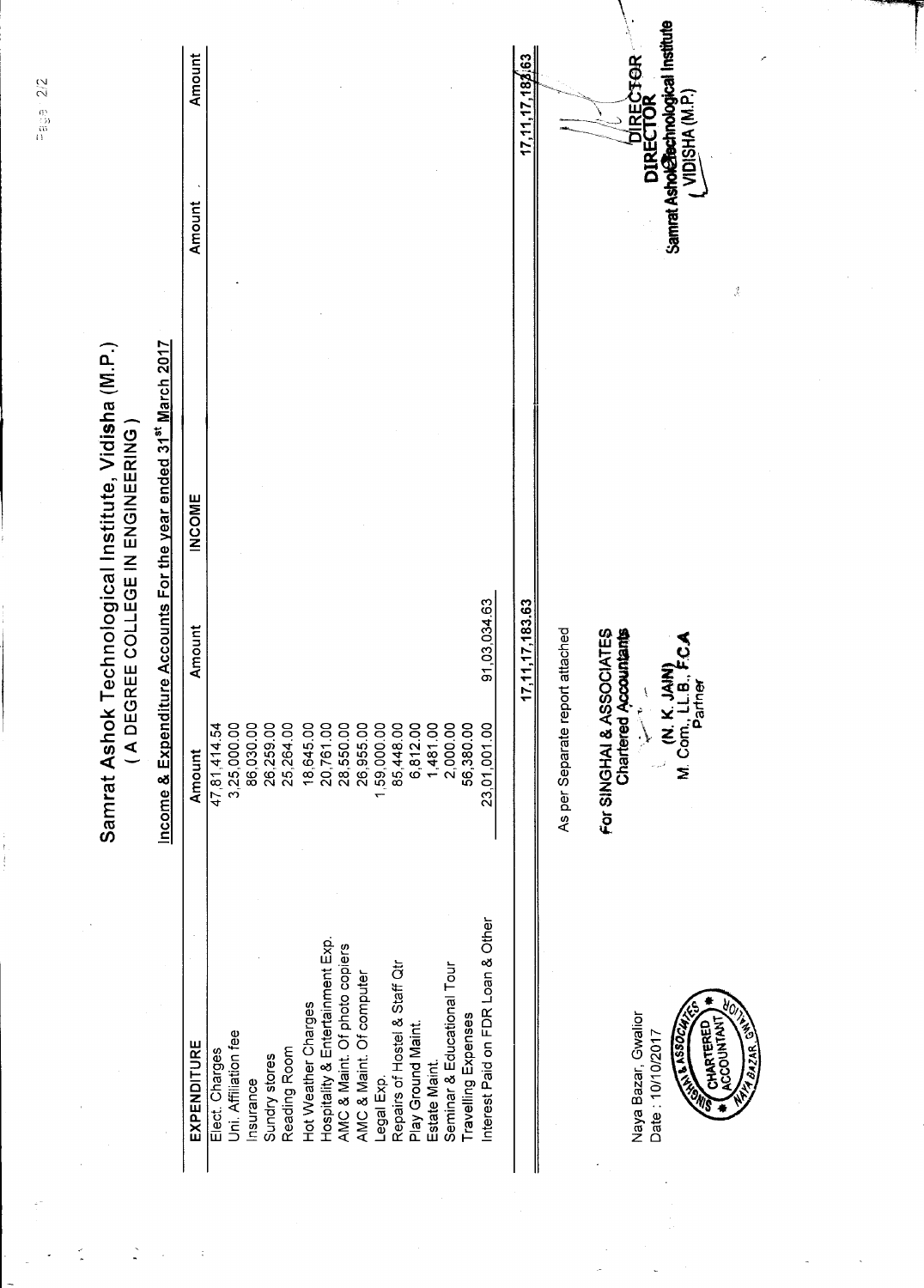## Samrat Ashok Technological Institute (Degree), Vidisha (M.P.)

## Schedule of Utilised Main Building Grant as on 31.03.2017

#### Schedule - 'A'

| S. No. | <b>Particulars</b>                                 | Grant          | <b>Expenditure</b> |
|--------|----------------------------------------------------|----------------|--------------------|
| 1      | Building Grant (M.P. Govt.)                        | 1,87,13,933.00 | 2,68,40,223.39     |
| 2      | Building Grant G.O.I.                              | 44.97,850.00   |                    |
| 3      | M.J.E.S. Society                                   | 13.30,000.00   |                    |
| 4      | Meet-out from college fund                         | 22,98,440.39   |                    |
|        | Total (A) Rs.                                      | 2,68,40,223.39 | 2,68,40,223.39     |
| 5      | Electronics building grant                         | 39,55,000.00   | 42,99,849.11       |
| 6      | Exp. metout from college fund                      | 3,44,849.11    |                    |
|        |                                                    | 42,99,849.11   | 42,99,849.11       |
|        | Grant for Const. Hostel GOI A/c. (Including Intt.) | 1,15,37,851.00 | 1,41,77,451.00     |
|        | <b>Grant Total Rs.</b>                             | 4,26,77,923.50 | 4,53,17,523,50     |



OR D Samrat Astro Technological Institute<br>VIDISHA (M.P.)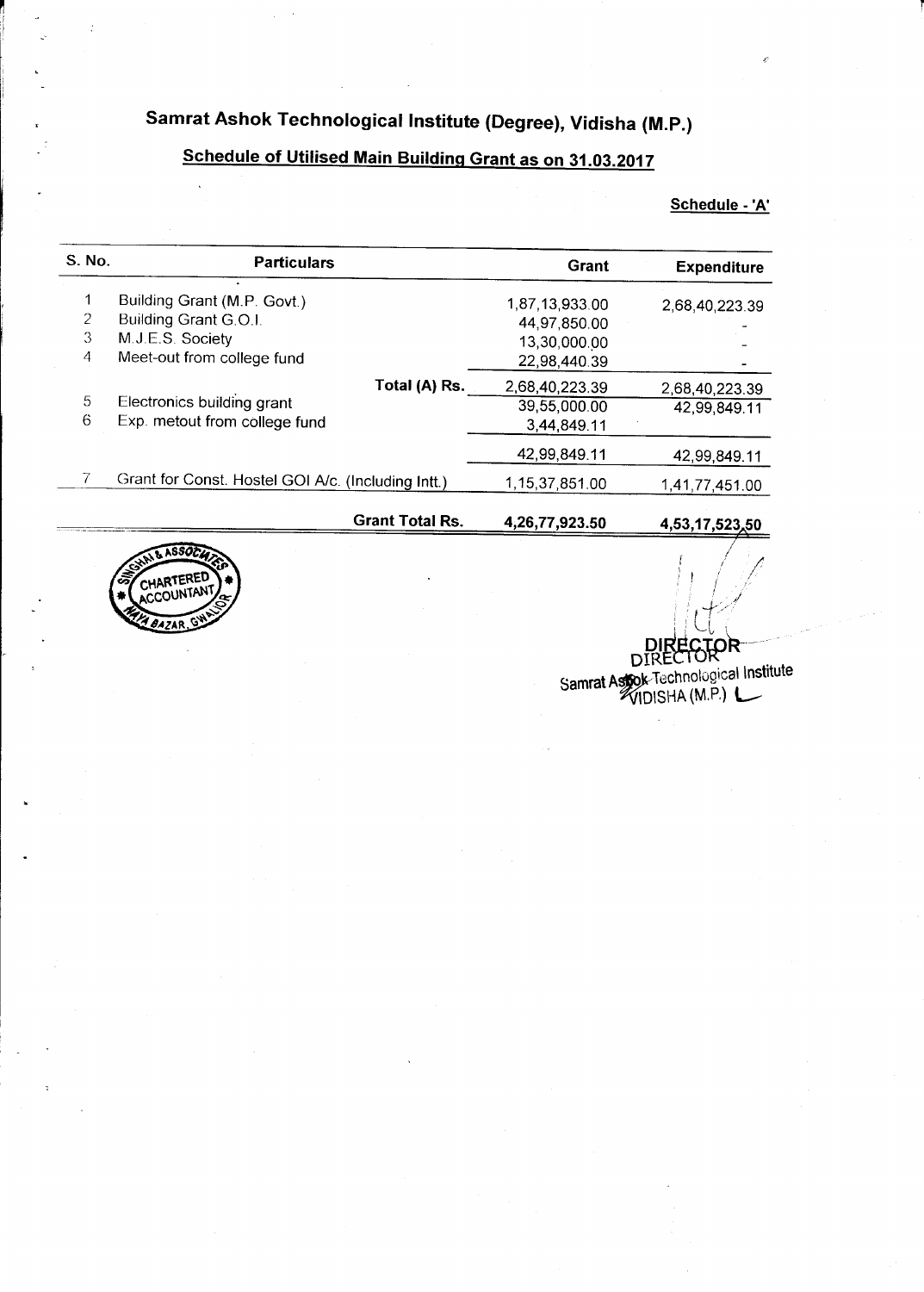# Samrat Ashok Technological Institute (Degree), Vidisha (M.P.)<br>Schedule of Equipt./Lib. Book/Furniture of Old Scheme as on 31.03.2017

Schedule - 'B'

| <b>S. No.</b> | <b>Particulars</b>                     | Grant          | <b>Expenditure</b> |
|---------------|----------------------------------------|----------------|--------------------|
|               | Equipt. Grant / M.P. Govt. (Sch. "B1") | 39,37,710.00   | 77,14,043.66       |
|               | Equipt. Grant G.O.I.                   | 35,12,874.00   |                    |
| 3             | Exp. metout from college fund          | 7,60,852.40    |                    |
| 4             | <b>Furniture</b>                       |                | 3,87,355.01        |
| 5             | Library Books                          | $\blacksquare$ | 1,10,037.73        |
|               | <b>Total Rs.</b>                       | 82,11,436.40   | 82,11,436.40       |
|               |                                        |                |                    |



ý

**GTOR** DIRE<sup>1</sup> Samrat Ashar Technological Institute<br>VIDISHA (M.P.)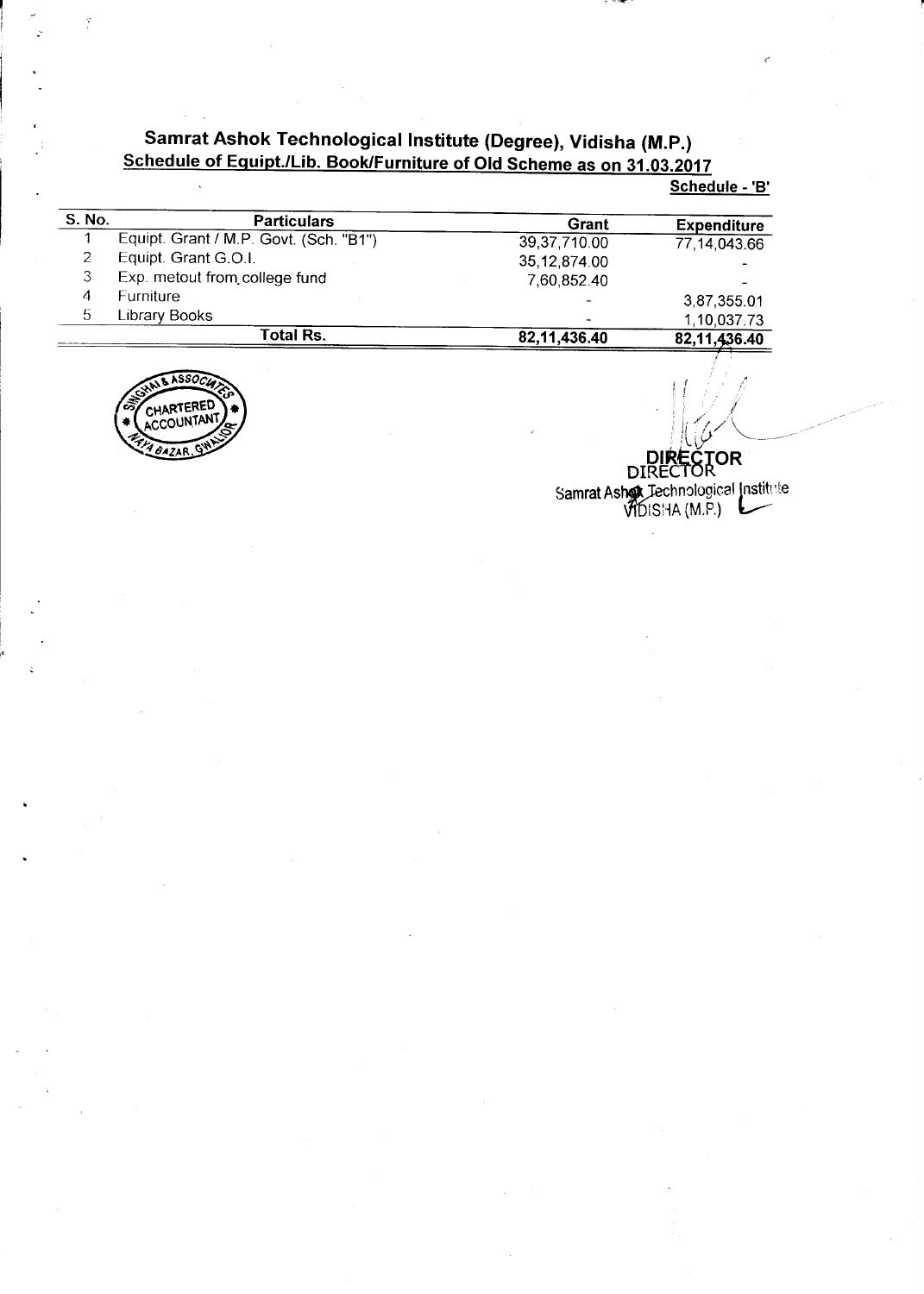## Samrat Ashok Technological Institute (Degree), Vidisha (M.P.)

## **SCHEDULE OF EQUIPMENT AS ON 31.03.2017**

|                | $\ddot{\phantom{a}}$               | <b>Sch "B1"</b> |
|----------------|------------------------------------|-----------------|
| S. No.         | <b>Particulars</b>                 | Amount          |
| 1              | Concrete Lab. Equipment            | 82889.15        |
| $\overline{2}$ | Soil Mech. Lab. Equipment          | 81013.32        |
| 3              | Structure Lab. Equipment           | 51159.63        |
| 4              | P.H.E. Lab Equipment               | 53067.46        |
| 5              | Survey Lab. Equipment              | 88868.59        |
| 6              | Geology Lab. Equipment             | 72630.92        |
| $\overline{I}$ | Road Lab. Equipment                | 48599.75        |
| 8.             | Civil Model Lab Equipment          | 11717.88        |
| 9              | Drawing Lab. Equipment             | 12136.69        |
| 10             | App. Mech. Lab Equipment           | 11687.02        |
| 11             | Strength of material Lab Equipment | 128099.05       |
| 12             | Dynamic Lab. Equipment             | 48941.34        |
| 13             | Heat Engine Lab Equipment          | 480053.58       |
| 14             | Metrology lab. Equipment           | 44750.06        |
| 15             | Hydraulic Lab. Equipment           | 198412.98       |
| 16             | <b>Workshop Equipment</b>          | 456785.47       |
| 17             | Physics Lab. Equipment             | 106097.14       |
| 18             | Engg. Chem. Lab Equipment          | 70597.94        |
| 19             | Chem. Lab Equipment                | 62479.35        |
| 20             | Audiovisual Lab. Equipment         | 142534.02       |
| 21             | Office Equipment                   | 82469.78        |
| 22             | Elect. Lab Equipment               | 806231.46       |
| 23             | Metelargy lab. Equipment           | 120402.73       |
| 24             | Computer Equipment                 | 4452418.35      |
|                | Total Rs.                          | 7714043.66      |



Ý.

Angura

 $\mathbb{C}$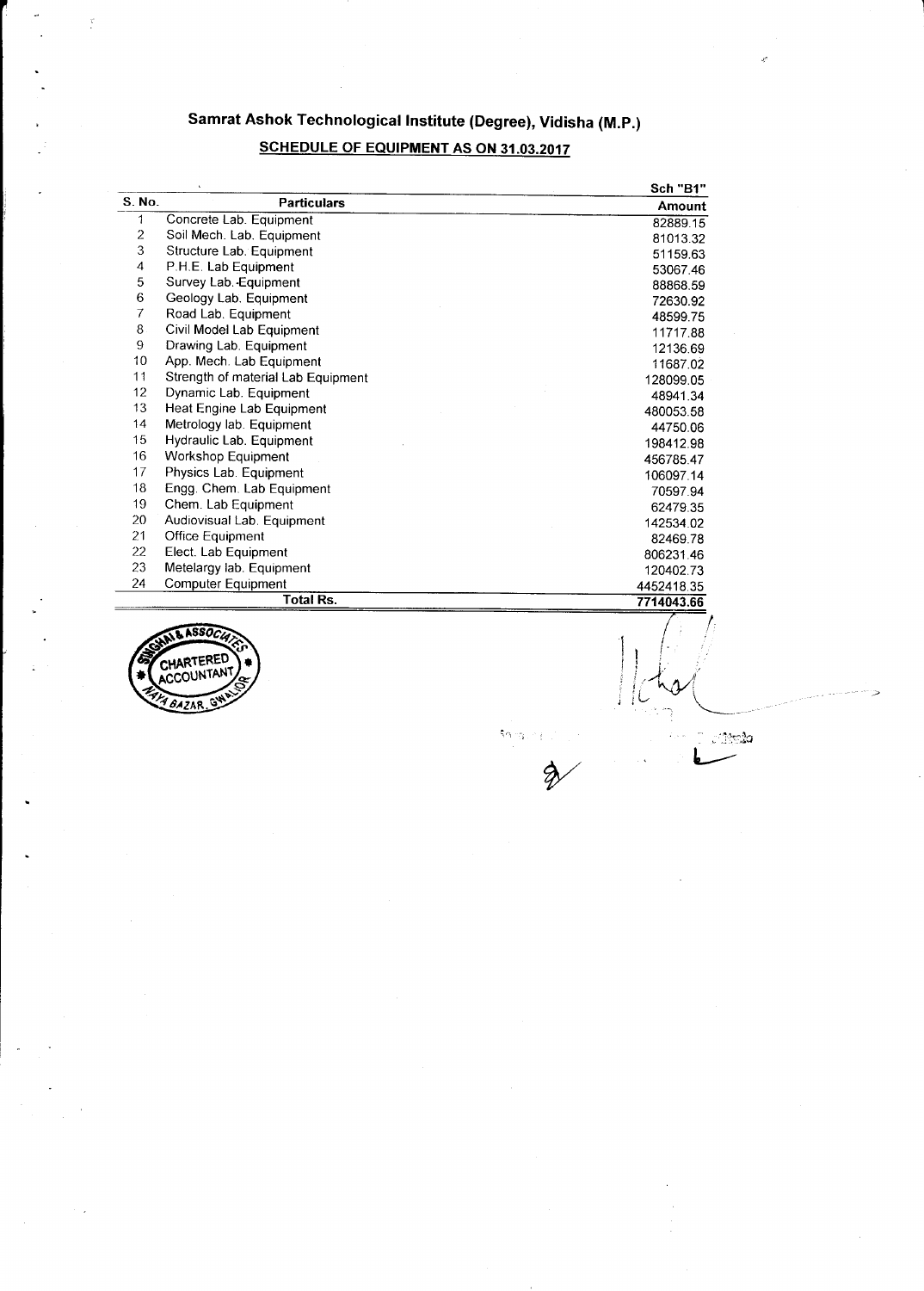#### Samrat Ashok Technological lnstitute (Degree), Vidisha (M.p.) Schedule of G.O.l. Utilised Grant Expenditure as on 31.03.2017

|                         |                                                 |              | <u>Schedule - 'C'</u> |
|-------------------------|-------------------------------------------------|--------------|-----------------------|
| S. No.                  | <b>Particulars</b>                              | Grant        | <b>Expenditure</b>    |
| 1                       | Advance Mfg. Tech. Grant                        | 8,00,000.00  | 8,00,000.00           |
| $\overline{\mathbf{c}}$ | Advance Production System(PG)                   | 5,00,000.00  | 5,00,000.00           |
| 3                       | Appropriate Tech.for Rural Appli.(Equip.)       | 6,37,500.00  | 6,37,500.00           |
| 4                       | Appropriate Tech.for Rural Appli.(REC)          | 3,12,500.00  | 3,12,500.00           |
| 5                       | App.Science Labs.(Phy.Chem.&Math.)              | 12,00,000.00 | 12,00,000.00          |
| $\,$ 6 $\,$             | CAD/CAM                                         | 5,00,000.00  | 5,00,000.00           |
| $\boldsymbol{7}$        | CAD/CAM (Equipment)                             | 6,80,000.00  | 6,80,000.00           |
| 8                       | CAD/CAM (RECURRING GRANT)                       | 4,40,000.00  | 4,40,000.00           |
| $\mathsf g$             | Computer Aided Design & Drafting Civil Engg.    | 8,00,000.00  | 8,00,000.00           |
| 10                      | <b>Computer Application</b>                     | 12,00,000.00 | 12,00,000.00          |
| 11                      | Computer Engg.Lab.                              | 10,00,000.00 | 10,00,000.00          |
| 12                      | Computer Net Work Lab                           | 10,00,000.00 | 10,00,000.00          |
| 13                      | Computer Science (Upgradation)                  | 5,00,000.00  | 5,00,000.00           |
| 14                      | Computer Tech. (Electronis)                     | 8,00,000.00  | 8,00,000.00           |
| 15                      | Consultancy Centre(Equipmentgrant)              | 13,00,000.00 | 13,00,000.00          |
| 16                      | <b>Consultancy Centre(Recurring Grant)</b>      | 3,25,000.00  | 3,25,000.00           |
| 17                      | Dev.of Mat.&Tech.for Low Cost Houseing (Equip.) | 20,60,000.00 | 20,60,000.00          |
| 18                      | Dev.of.Mat.&Tech.for Low Cost Houseing (Rec.)   | 3,40,000.00  | 3,40,000.00           |
| 19                      | Dev.of Power Electronics Lab.                   | 5,00,000.00  | 5,00,000.00           |
| 20                      | Dev.of Storch Environmental(Equipment)          | 7,00,000.00  | 7,00,000.00           |
| 21                      | Dev. Pf Fizzy Control System                    | 6,00,000.00  | 6,00,000.00           |
| 22                      | E & I Grant                                     | 23,00,000.00 | 23,00,000.00          |
| 23                      | E & I (Recurring Grant)                         | 2,00,000.00  | 2,00,000.00           |
| 24                      | Electronics Lab(Equipment)                      | 5,95,000.00  | 5,95,000.00           |
| 25                      | Electronics Lab.(Recurring)                     | 1,05,000.00  | 1,05,000.00           |
| 26                      | Environmental - Equipment                       | 4,25,000.00  | 4,25,000.00           |
| 27                      | <b>Environmental Rec.Acc</b>                    | 2,00,000.00  | 2,00,000.00           |
| 28                      | Ergonomics Lab. (Equipment)                     | 5,00,000.00  | 5,00,000.00           |
| 29                      | Ergonomics Lab.(Rec.Grant)                      | 50,000.00    | 50,000.00             |
| 30                      | Estt.of Engg.Centre(Recurring)                  | 2,60,000.00  | 2,60,000.00           |
| 31                      | Flexible Manufacturing System                   | 4,00,000.00  |                       |
| 32                      | Grant for CAD/CAM                               |              | 4,00,000.00           |
| 33                      | Grant for Efficient Spare Algorithus on Prac.   | 8,00,000.00  | 8,00,000.00           |
| 34                      | Grant for E & I                                 | 92,202.00    | 92,202.00             |
| 35                      | Grant for E & I Deptt.                          | 10,00,000.00 | 10,00,000.00          |
|                         |                                                 | 5,01,896.00  | 5,02,646.00           |
| 36                      | Grant for Implement MODROB Elec Engg Lab        | 3,99,162.00  | 3,99,162.00           |
| 37                      | Grant for Improved Simplified Design Proto.     | 39,918.00    | 39,918.00             |
| 38                      | Grant for Moder4.of E & I                       | 15,65,400.00 | 14,85,000.00          |
| 39                      | <b>Grant for NAFETIC</b>                        | 50,000.00    | 50,000.00             |
| 40                      | Grant for Staff Dev for Seminar for Civil       | 2,00,000.00  | 2,85,275.00           |
| 41                      | Grant for TE&IP                                 | 1,04,441.00  | 1,12,000.00           |
| 42                      | Grant for Waste Management & Effluent Treatment | 4,00,000.00  | 4,00,000.00           |
| 43                      | Ind.& Research Consultancy                      | 4,00,000.00  | 4,00,000.00           |
| 44                      | Instrumentation (Equipment)                     | 5,00,000.00  | 5,00,000.00           |
| 45                      | Instrumentation Lab.(Recurring)                 | 25,000.00    | 25,000.00             |
| 46                      | Invironmental (Recurring)                       | 2,00,000.00  | 2,00,000.00           |
| 47                      | Library Books(Goi)                              | 1,00,000.00  | 1,00,000.00           |
|                         |                                                 |              |                       |

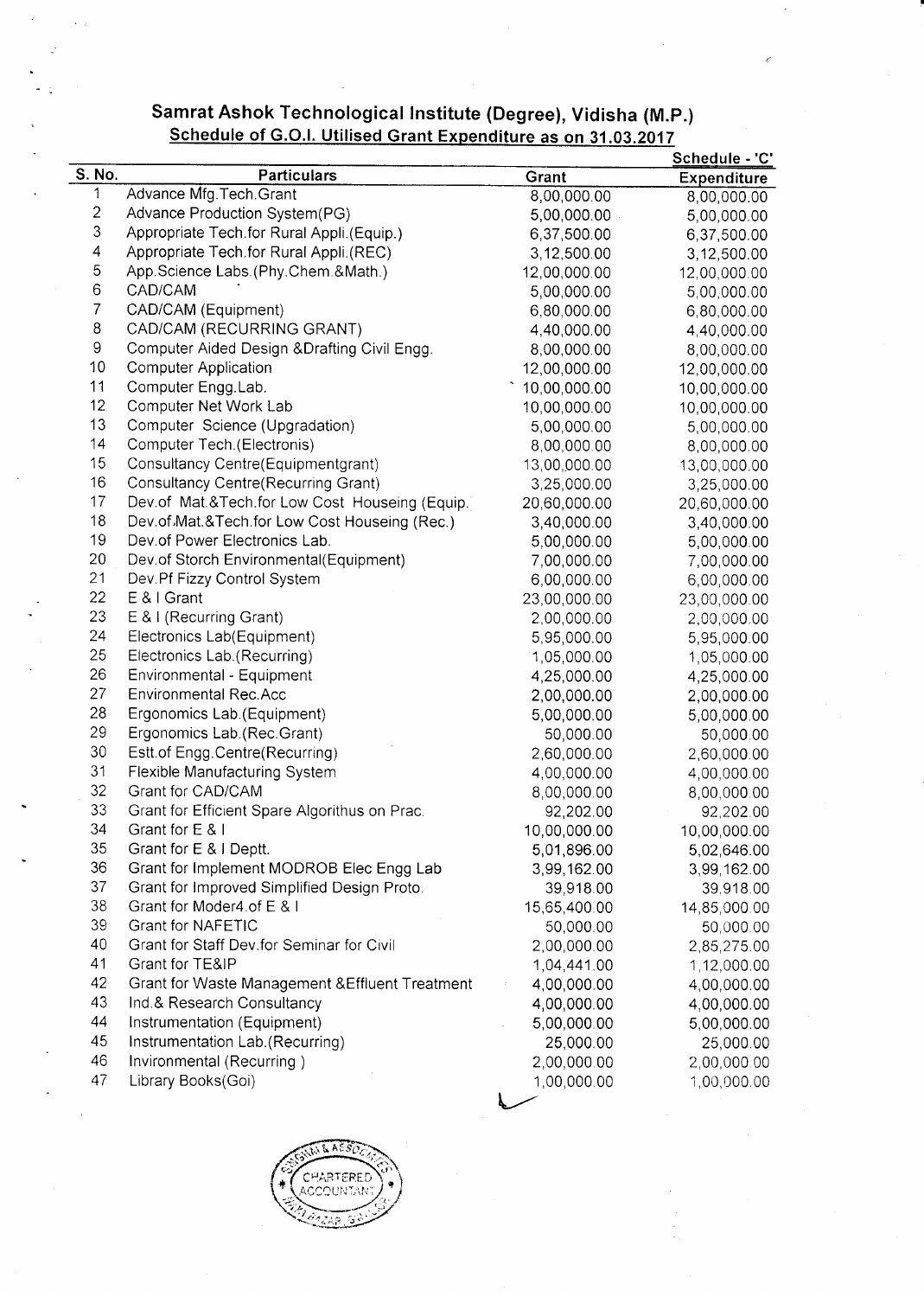| S. No. | <b>Particulars</b>                                               | Grant        | <b>Expenditure</b>          |
|--------|------------------------------------------------------------------|--------------|-----------------------------|
| 48     | Maint.of Engg.Centre(Equipment)                                  | 5,10,000.00  | 5,10,000.00                 |
| 49     | Material Science Lab.                                            | 1,00,000.00  | 1,00,000.00                 |
| 50     | Material Science Lab(Recurring)                                  | 1,50,000.00  | 1,50,000.00                 |
| 51     | M.C.A. (Audiovisual)                                             | 50,000.00    | 50,000.00                   |
| 52     | M.C.A. Equipment GOI Grant                                       | 3,50,000.00  | 3,50,000.00                 |
| 53     | M.C.A. (Lib.Books) Grant                                         | 1,00,000.00  | 1,00,000.00                 |
| 54     | M.C.A.Recurring Grant                                            | 7,52,636.77  | 7,52,636.77                 |
| 55     | Mcroprocessor Research & Training                                | 4,25,000.00  | 4,25,000.00                 |
| 56     | Mech.Engg.Lab.                                                   | 10,00,000.00 | 10,00,000.00                |
| 57     | M.E.Scholarship                                                  | 5,89,400.00  | 5,89,400.00                 |
| 58     | Metrology Lab. (Equipment)                                       | 7,50,000.00  | 7,50,000.00                 |
| 59     | Microprocessor (Equipt)                                          | 5,10,000.00  | 5,10,000.00                 |
| 60     | Microprocessor(Recurring Grant)                                  | 90,000.00    | 90,000.00                   |
| 61     | Microprocessor Research Training (Recurring)                     | 4,50,000.00  | 14,50,000.00                |
| 62     | Moder.Lab & W/shop(Lib Books)                                    | 5,00,000.00  | 5,00,000.00                 |
| 63     | Modernisation of Lab.&W/shop(Lib)                                | 5,00,000.00  | 5,00,000.00                 |
| 64     | Moder.of Computer Centre                                         | 5,00,000.00  | 5,00,000.00                 |
| 65     | Moder.of Elect.Engg.(Equipt.Grant)                               | 13,50,000.00 | 13,50,000.00                |
| 66     | Moder of Elect Engg Lab (Equipment)                              | 5,00,000.00  | 5,00,000.00                 |
| 67     | Moder.of Lab.(Lib.Book)                                          | 1,50,000.00  | 1,50,000.00                 |
| 68     | Moder.of Lab&W'shop(Civil&App.Mech.                              | 15,00,000.00 | 15,00,000.00                |
| 69     | Moder.of Lab.&W/shop(Automobile Lab.in Engg.)                    | 15,00,000.00 | 15,00,000.00                |
| 70     | Moder.of Lab.&W/shop(Mech.)                                      | 20,00,000.00 | 20,00,000.00                |
| 71     | Moder.of Lab&W/shop (Phy.&Chem.)                                 | 10,00,000.00 | 10,00,000.00                |
| 72     | Moder.of Lab & W/shop (Production & Ind.Engg,La                  | 10,00,000.00 | 10,00,000.00                |
| 73     | Moder.of Lab.&W/shop(Strength of Mat.                            | 10,00,000.00 | 10,00,000.00                |
| 74     | Moder.of Lab. & W/shop (Workshop)                                | 15,00,000.00 | 15,00,000.00                |
| 75     | Moder.of Mech.Engg.Lab.(Equipment.)                              | 10,00,000.00 |                             |
| 76     | Moder.of Production & Ind.Lab.                                   | 15,00,000.00 | 10,00,000.00                |
| 77     | Moder.of Work Shop                                               | 15,00,000.00 | 15,00,000.00                |
| 78     | O Level Computer Purchase                                        | 7,00,000.00  | 15,00,000.00                |
| 79     | Power Electronics Lab(Elect.Engg.)                               | 10,00,000.00 | 7,00,000.00                 |
| 80     | Power Electronics(Lib)                                           | 5,00,000.00  | 10,00,000.00<br>5,00,000.00 |
| 81     | Production Dev.& Design Lab.(Equipment)                          | 6,80,000.00  |                             |
| 82     | Production Dev.& Design Lab.(Recurring)                          |              | 6,80,000.00                 |
| 83     |                                                                  | 2,20,000.00  | 2,20,000.00                 |
| 84     | Production & Ind Engg Lab (Equiment)<br>Research Programme Grant | 10,00,000.00 | 10,00,000.00                |
| 85     | Rural Tech.Centre (Equipment)                                    | 3,12,000.00  | 3,12,000.00                 |
| 86     | Rural Tech.Centre(Recurring Grant)                               | 5,00,000.00  | 5,00,000.00                 |
| 87     | S.D.P.L.Equipment Grant                                          | 75,000.00    | 75,000.00                   |
| 88     |                                                                  | 11,00,000.00 | 11,00,000.00                |
|        | S D P L Recurring Grant                                          | 65,000.00    | 65,000.00                   |
| 89     | Seminar for Elect & Central for Transoort                        | 17,500.00    | 17,500.00                   |
| 90     | Seminar for Logistic State Mgt.(Civil)                           | 17,500.00    | 17,500.00                   |
| 91     | Seminar Grant for Civil                                          | 25,000.00    | 38,336.00                   |
| 92     | Solar Energy Science (Equipment)                                 | 8,50,000.00  | 8,50,000.00                 |
| 93     | Solar Energy Science Lab(Recurring Grant)                        | 3,00,000.00  | 3,00,000.00                 |
| 94     | Strength of Mat.&Testing Lab.(Equipt.)                           | 7,50,000.00  | 7,50,000.00                 |
| 95     | <b>Upgradation Computer Centre</b>                               | 10,00,000.00 | 10,00,000.00                |
| 96     | Water Resource Management (Equipment)                            | 4,25,000.00  | 4,25,000.00                 |
| 97     | Water Resource Management (Rec)                                  | 75,000.00    | 75,000.00                   |
| 98     | Water Resources Management (Recurring)                           | 25,000.00    | 25,000.00                   |
|        |                                                                  |              |                             |
|        |                                                                  |              |                             |

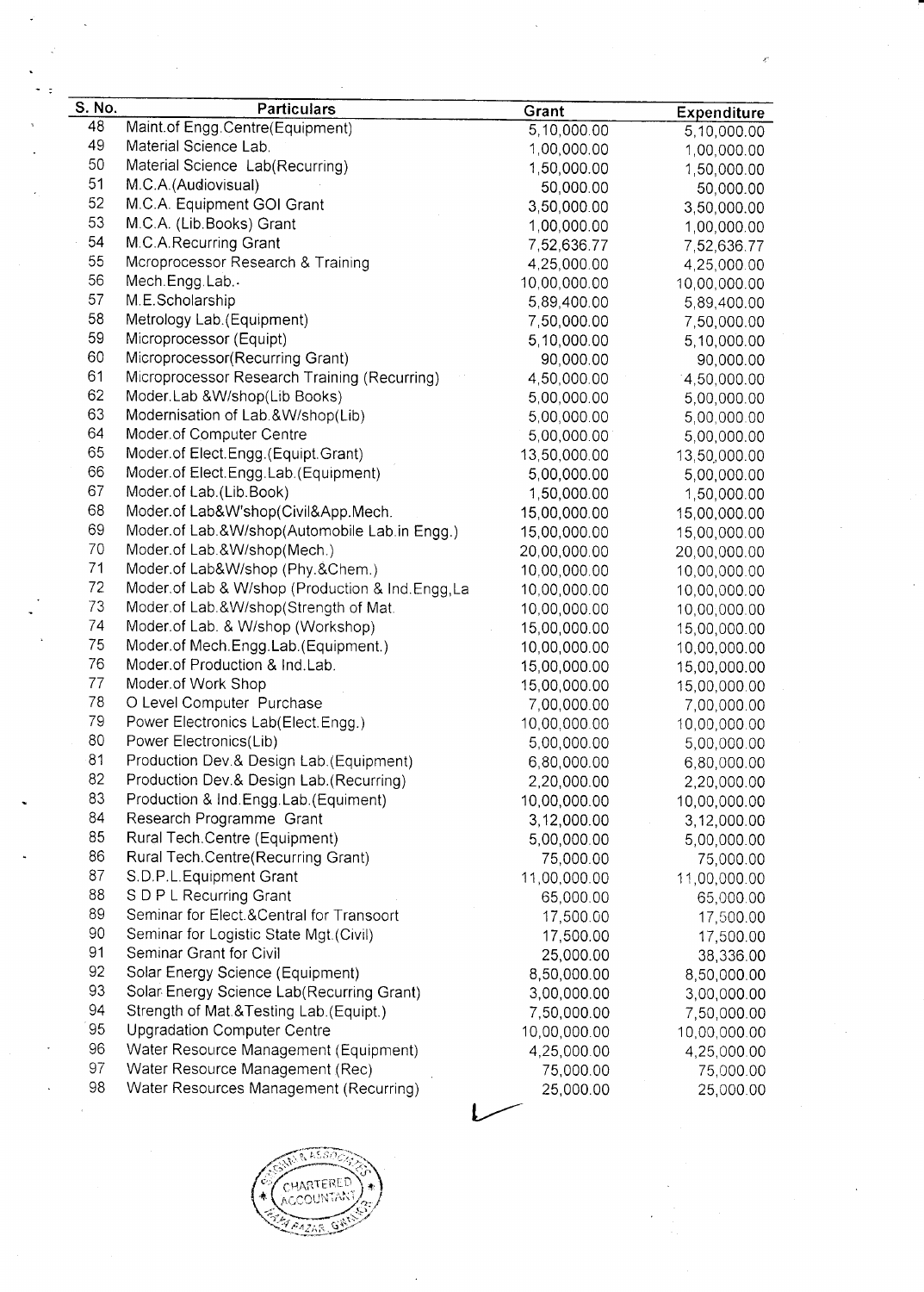| S. No. | <b>Particulars</b>                                  | Grant          | <b>Expenditure</b> |
|--------|-----------------------------------------------------|----------------|--------------------|
| 99     | Grant for Dev. Of Model & Simul. Lab Maths          | 8,64,000.00    | 8,37,125.00        |
| 100    | Grant for Modr. Of Civil (Sanjay Bhandari)          | 13,21,850.00   | 13,21,850.00       |
| 101    | DSTGrant for Study on Surface (SK Mahajan)          | 34,079.00      | 34,079.00          |
| 102    | Grant for Clusters in Intense Laser fields (J.Para) | 50,000.00      | 50,000.00          |
| 103    | Grant for International Conference (J.Para)         | 1,31,000.00    | 74,309.00          |
| 104    | Grant for R.P.S. (Phy) SKM                          | 3,36,392.00    |                    |
| 105    | Grant for Staff Dev Prog. (J. Parashar)             | 2,08,174.00    | 3,36,392.00        |
| 106    | Grant for Surface Plasma Wave (J. Parashar)         | 12,00,000.00   | 2,08,174.00        |
| 107    | Grant J.Parashar DST Project Cluster                |                | 8,36,098.00        |
| 108    | Grant J.Parashar MODROB Physics                     | 5,22,520.50    | 5,22,520.50        |
| 109    | Grant J Parashar National W/shop Fundamental        | 14,96,138.00   | 14,54,165.00       |
| 110    | Grant J. Parashar Physics Lab.                      | 1,40,000.00    | 1,40,000.00        |
| 111    | Grant J.Parashar Phy. (SR/FTP/PS-08/200)            | 5,08,977.00    | 5,08,977.00        |
| 112    |                                                     | 2,48,000.00    | 2,48,000.00        |
| 113    | Grant J. Parashar Project HR/OY/P06                 | 7,58,380.60    | 6,42,606.50        |
| 114    | Grant J Parash UGC Asistance Major Reserch Pro      | 5,91,013.00    | 5,91,013.00        |
|        | Grant for UGC for Salary (J. Parashar)              | 24, 32, 546.00 | 24,29,791.00       |
| 115    | Ministry of Science (Phy.)                          | 3,55,674.50    | 3,55,674.50        |
| 116    | Travelling Grant Phy. (Dr. J. Parashar)             | 1,48,290.00    | 1,48,290.00        |
| 117    | Grant for Modr. Of Biomedical Engg.                 | 12,32,066.00   | 12,32,066.00       |
| 118    | Grant for Environmental Lab.( Civil)                | 8,65,948.00    | 8,55,622.90        |
| 119    | Grant for Modr of Civil Engg Goi A/c                | 8,81,875.00    | 4,85,000.00        |
| 120    | Grant for Nafetic Sche                              | 23,07,986.00   | 55,837.00          |
| 121    | Grant for Nationally Coordination Project           | 33,49,249.00   | 21,38,401.00       |
| 122    | Grant for New Building Material Cost Effective      | 1,86,984.60    | 1,86,984.60        |
| 123    | Grant for PMKVY                                     | 16,260.00      | 16,260.00          |
| 124    | Grant for SDP Ist Instalment (JS Chauhan)           | 6,96,768.00    | 5,71,454.00        |
| 125    | Grant for Sem. (Civil) Anvetion 08                  | 87,483.00      | 87,483.00          |
| 126    | Grant for Sem (Civil) BMTPC- Anwasan 07             | 2,00,700.00    | 2,00,700.00        |
| 127    | Grant for Seminar- Civil "Anvesion"                 | 86,576.00      | 86,576.00          |
| 128    | Grant for UGC Major Project Reasearch (Civil)       | 8,02,613.00    | 13,500.00          |
| 129    | Grant for Computer Centre                           | 8,90,417.00    | 8,62,516.80        |
| 130    | Grant for II Pc Scheme AICTE                        | 12, 11, 541.00 | 12,12,291.00       |
| 131    | Grant for Moder of Deptt C.S.E. A/c                 | 10,30,474.00   | 10,30,474.00       |
| 132    | Grant for Recent Trend in Mfg. & Inf. System        | 64,500.00      | 1,71,954.00        |
| 133    | Grant for Research Promotion Scheme (CSE)           | 10,75,763.00   | 10,75,763.00       |
| 134    | Grant for International Conf. on Signal Process     |                |                    |
| 135    | Grant for Modr. Of ECE Deptt. A/c.                  | 8,21,331.00    | 5,33,360.00        |
| 136    | Grant for SDP SN Sharma                             | 6,68,586.00    | 6,90,081.00        |
| 137    | Grant for EMD Programme                             | 2,74,356.00    | 2,72,094.00        |
| 138    | Grant for SDP (Anil Kothari)                        | 1,10,000.00    | 1,99,690.00        |
| 139    | Grant for Mod. of Electronics Deptt.                | 15,68,153.00   | 13,88,581.74       |
| 140    | Grant for Moder. Of Electronics Instrumentation De  | 9,00,000.00    | 7,45,343.00        |
| 141    | Grant for Mod. of E&I Deptt. (Alok Jain)            |                | 1,96,666.00        |
| 142    | Grant for Research Promotion Scheme (E & I)         | 9,41,722.00    | 8,88,972.00        |
| 143    | Grant for Seminar (Alok Jain)                       | 60,000.00      |                    |
| 144    | Travelling Grant (M. Sainik)                        | 48,415.00      | 750.00             |
| 145    | Grant for Modr. Of Information Tech. A/c.           |                | 48,415.00          |
| 146    | Grant for National Seminar(I.T.)                    | 6,99,840.00    | 7,01,631.00        |
| 147    | Grant for Research Promotion Scheme (IT)            |                | 14,880.00          |
| 148    | Grant for SDP (IT Deptt) Grant                      | 8,48,949.00    | 8,48,856.00        |
| 149    |                                                     | 1,91,378.00    | 1,96,016.00        |
| .150   | Grant for Seminar (IT Deptt.)                       | 1,46,000.00    |                    |
| 151    | Grant for ISTE workshop on Data Base Mgt. Sys.      | 5,83,942.00    | 3,94,442.00        |
| 152    | Grant for ISTE W/s on Effect Lurn of Comp. Prog.    |                | 3,35,500.00        |
|        | Grant for Equipment IT Deptt. IIT Bombay            | 3,80,000.00    | 3,78,500.00        |
|        |                                                     |                |                    |

 $\sim$ 

 $\ddot{\phantom{a}}$ 

 $-11.1$ j'''." -- -' ::tl'  ${\tt TEREL}$  $\left(\frac{1}{2}\right)^{*}$ l - .. '.. t  $\mathbb{Z}_{\geq 0}$  .  $\mathbb{Z}_{\geq 0}$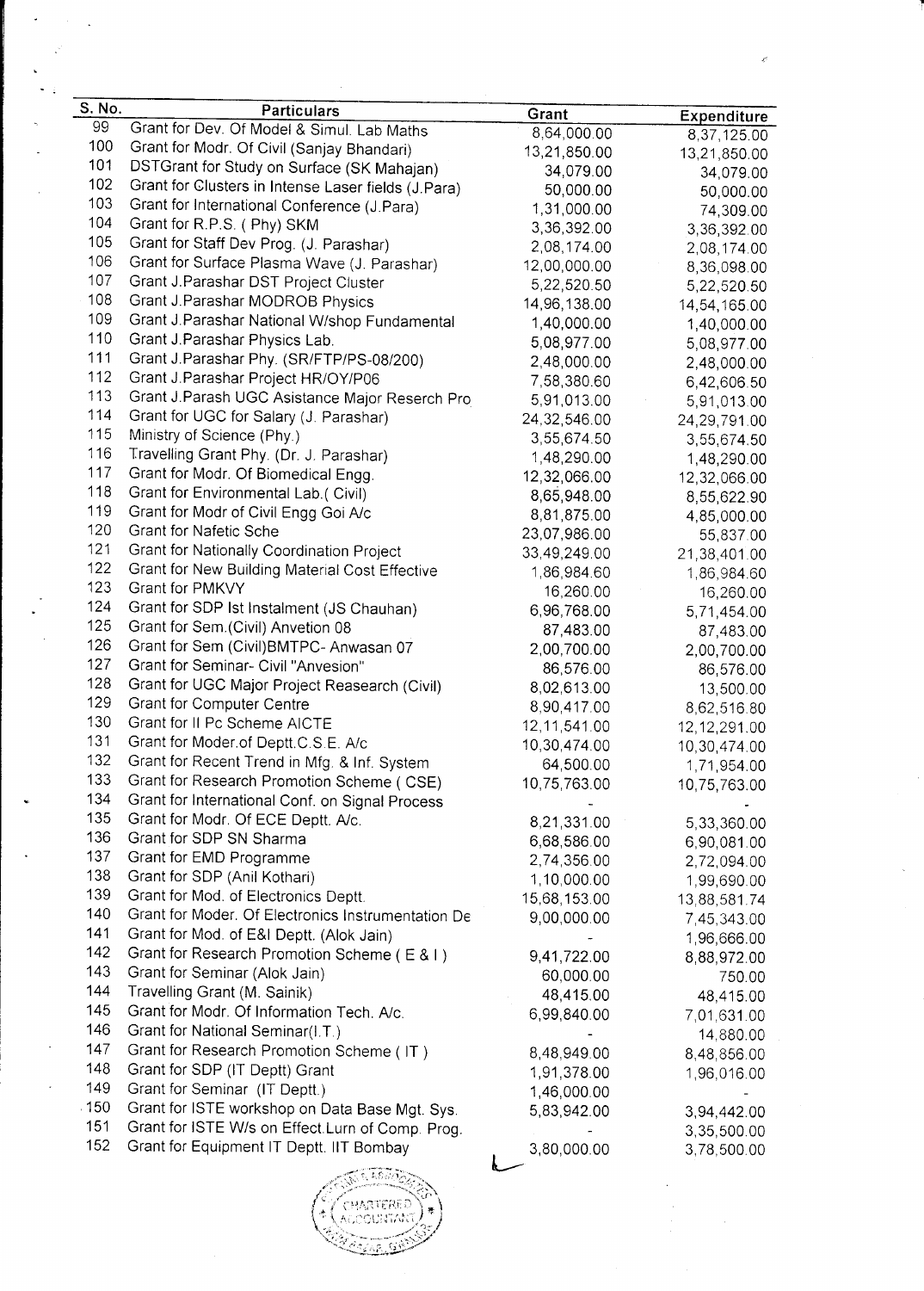| S. No. | <b>Particulars</b>                            | Grant        | <b>Expenditure</b> |
|--------|-----------------------------------------------|--------------|--------------------|
| 153    | Grant for Mod. of Com.App.(MCA) A/C           | 9,26,443.00  | 9,26,443.00        |
| 154    | Grant for Modr. Of Comp. Application (MCA)    | 10,85,000.00 | 10,45,989.00       |
| 155    | Grant for RPS (MCA) Kanak Acc.                | 5,73,225.00  | 5,50,434.75        |
| 156    | Grant for SDP (MCA) A/c                       | 1,33,814.00  | 1,33,814.50        |
| 157    | Travelling Grant (UGC)                        | 3,35,575.00  | 3,36,325.00        |
| 158    | ESH of Computer Integrated Mfg.               | 12,00,000.00 | 11,60,000.00       |
| 159    | Grant for Central Workshop (Sanjay Jain)      | 3,49,920.00  | 3,49,920.00        |
| 160    | Grant for Moder.of Mechtronics Lab(Mech)      | 6,85,000.00  |                    |
| 161    | Grant for Moder. Of FMS Lab (Mech) GOI        | 15,00,000.00 | 9,46,550.00        |
| 162    | Grant for Modr. Of Mech (S.C. Jain)           |              | 14.50,750.00       |
| 163    | Grant for Mod. of Refridgerator               | 14,95,000.00 | 14,67,392.00       |
|        |                                               | 6,50,163.00  | 6,80,198.00        |
| 164    | Grant for Staff Dev Programe (Pankaj Agrawal) | 1,00,000.00  | 1,98,911.00        |
| 165    | Seminar Grant (P. Agrawal)                    | 30,000.00    | 71,386.92          |

**Grand Total** 

10,37,13,105.97

9,82,72,415.48

Samrat Ashok Technological Institute<br>VIDISHA (M.P.)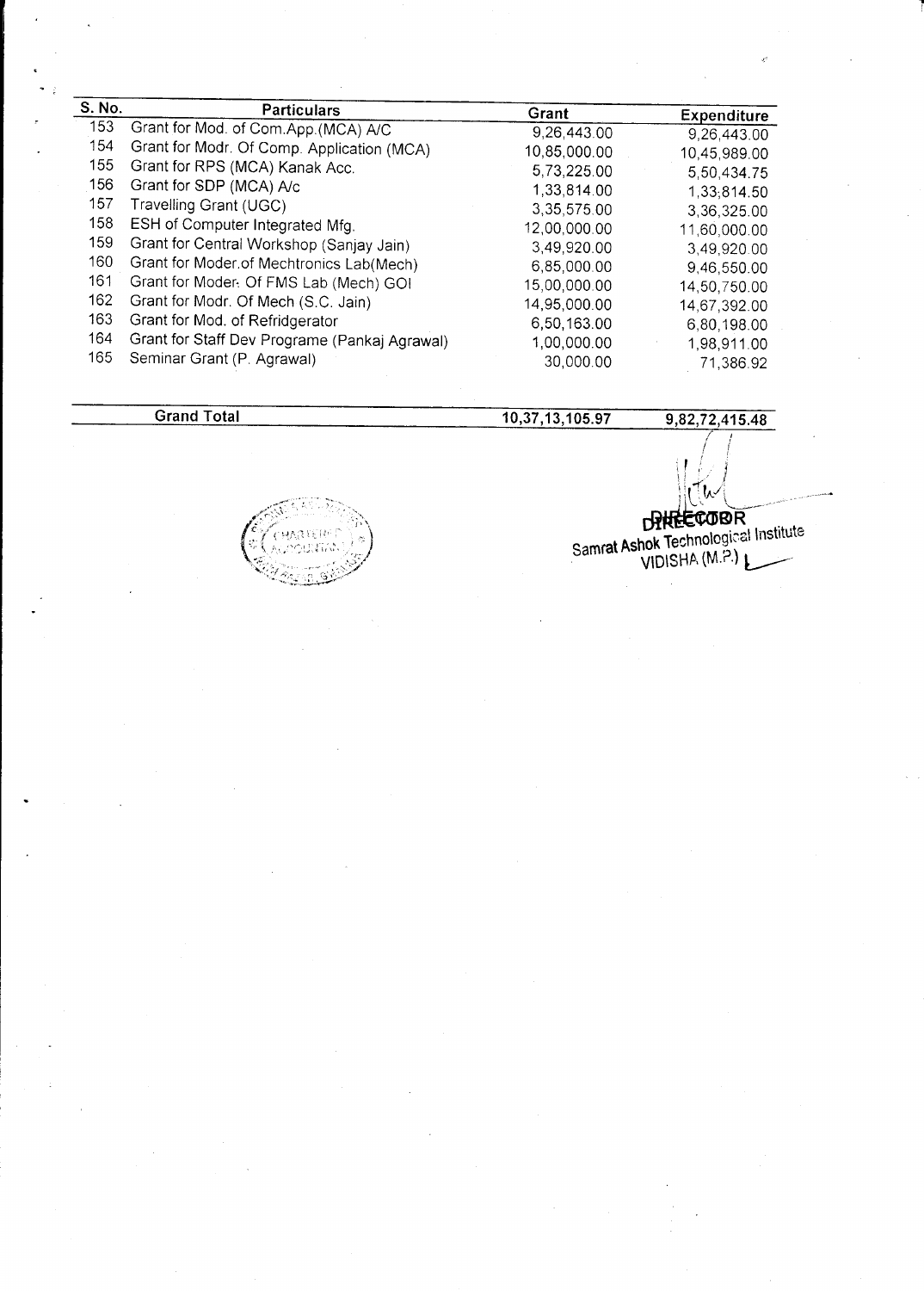|                |                                                   |                | <u>Schedule - 'D'</u> |
|----------------|---------------------------------------------------|----------------|-----------------------|
| S. No.         | <b>Particulars</b>                                | <b>Grant</b>   | <b>Expenditure</b>    |
| 1              | Class Room Furniture- CDF                         | 9,44,624.00    | 9,44,624.00           |
| $\overline{c}$ | Const. of "F" Type Quarters                       | 31,99,046.58   | 31,99,046.58          |
| $\overline{4}$ | Const. of Additional Space                        | 13,80,186.00   | 13,80,186.00          |
| 5              | Const. of Bus Guarage                             | 98,000.00      | 98,000.00             |
| 6              | Const. of Car Parking Space                       | 2,07,000.00    | 2,07,000.00           |
| $\overline{7}$ | Const. of Class Room- Addl. Fees                  | 26,65,726.00   | 26,65,726.00          |
| 8              | Const. of Co-Op & Bank Bldg.- CDF                 | 6,17,868.70    | 6,17,868.70           |
| 9              | Const. of Girls Hostel Ground Floor               | 26,28,805.00   | 26,28,805.00          |
| 10             | Const. of Girls Hostel Ist Floor                  | 34,19,000.00   | 34,19,000.00          |
| 11             | Const. of Girls Hostel & Staff Qtr.- College Fund | 85,91,735.00   | 85,91,735.00          |
| 12             | Const. of Girls Hostel & Staff Qtr.- Grant        | 25,00,000.00   | 25,00,000.00          |
| 13             | Const. of Mess Repairs                            | 1,20,000.00    | 1,20,000.00           |
| 14             | Const. of P.G. Hostel                             | 4,78,000.00    | 4,78,000.00           |
| 15             | Const. of SC/ST Hostel                            | 49,00,571.00   | 49,00,571.00          |
| 16             | Const. of Statue of Late Sh T.M. Jain             | 1,05,000.00    | 1,05,000.00           |
| 17             | Const. of Trysem Building                         | 4,13,500.00    | 4,13,500.00           |
| 18             | Const. of Trysem Building- CD Fund                | 3,26,844.57    |                       |
| 19             | Const. of Trysem Building- Grant From Other Agen  | 18,58,000.00   | 21,84,844.57          |
| 20             | Const. of U/groud Water Tank                      | 8,72,182.00    | 8,72,182.00           |
| 21             | Const. of Varanda                                 | 6,26,000.00    | 6,26,000.00           |
| 22             | Const. of W/shop Boundry Wall                     | 20,000.00      | 20,000.00             |
| 23             | Const. of W/shop Building                         | 4,86,300.00    | 4,86,300.00           |
| 24             | Fixed Assets Provided by MJES                     | 8,20,754.71    | 8,20,754.71           |
| 25             | Furniture & Fixture - CDF                         | 26,38,667.22   | 27,62,645.22          |
| 26             | Shopping Complex                                  | 10,30,457.90   | 10,30,457.90          |
| 27             | Solar Penal Provided by Urja Nigam                | 5,55,000.00    | 5,55,000.00           |
| 28             | <b>Tube Well Grant</b>                            | 5,70,200.00    | 5,70,200.00           |
| 29             | Const. of Approach Roads, S/repair & B/walls      | 45,03,573.00   | 44,97,806.88          |
| 30             | Hostel Block I                                    | 3,01,815.27    | 4,64,326.93           |
| 31             | Hostel Block II                                   | 4,49,942.73    | 4,63,767.09           |
| 32             | Indoor Stadium - CDF                              | 4,21,491.00    | 4,21,491.00           |
| 33             | Transferred from College Dev. Fund                | 2,94,547.90    |                       |
|                | <b>Grand Total</b>                                | 4 80 44 838 58 | A DA AA OOO EO        |

Samrat Ashok Technological Institute (Degree), Vidisha (M.P.)<br>Schedule of Full Utilised Building Grant M.P. Govt. as on 31.03.2017



DIRECTOR<br>DIRECTOR<br>Samrat Ashor Technological Institute<br>VIDISHA (M.P.)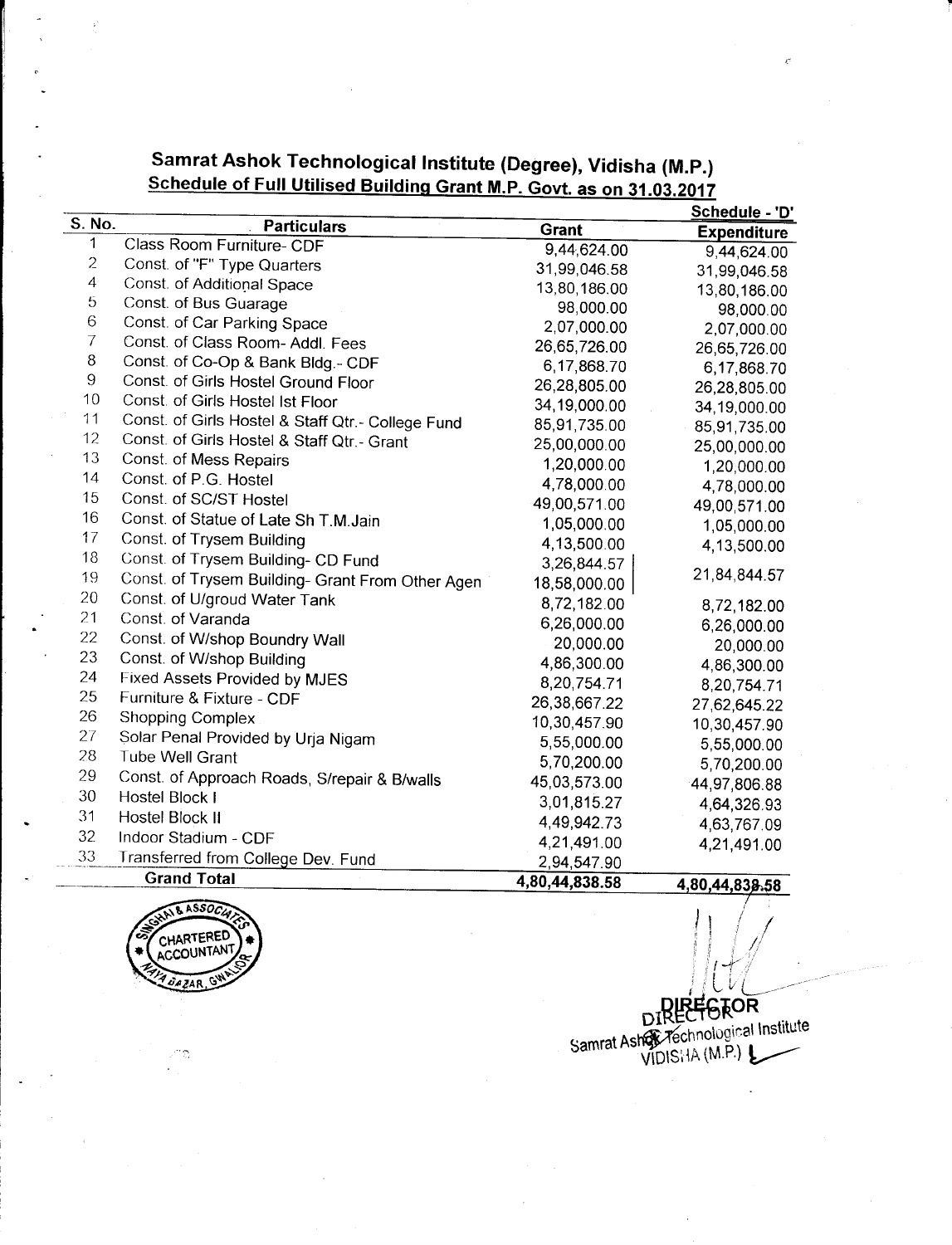# Samrat Ashok Technological Institute (Degree), Vidisha (M.P.)<br>Schedule of Misc. Grant M.P. Govt. as on 31.03.2017

Schedule - 'E'

| S. No.         | <b>Particulars</b>                         | <b>Grant</b> | <b>Expenditure</b> |
|----------------|--------------------------------------------|--------------|--------------------|
| 1              | A.I.C.T.E.Arrears Grant                    | 83,56,448.00 | 83,56,448.00       |
| $\overline{c}$ | Book Bank Grant T.W.F.                     | 12,83,169.88 | 12,83,168.88       |
| 3              | Book Bank - UGC                            | 4,000.00     | 4,000.00           |
| $\overline{4}$ | Book Bank (Vanyaprakashan)                 | 86,659.01    | 86,659.01          |
| 5              | <b>Bus Purchase</b>                        | 2,60,000.00  | 2,60,000.00        |
| 6              | Computer Engineering Lab.                  | 5,00,000.00  | 5,00,000.00        |
| $\overline{7}$ | Computer Equipment- CDF                    | 60,43,942.45 | 60,43,942.45       |
| 8              | Computer Sci. Lab. (Math. Equipments)      | 45,000.00    | 45,000.00          |
| $\,9$          | Computer Sci. Math. (Lib.)                 | 15,000.00    | 15,000.00          |
| 10             | Computer Tech. Grant (A.C.)                | 75,000.00    | 75,000.00          |
| 11             | Computer Tech. Grant (Equipment)           | 11,35,000.00 | 11,35,000.00       |
| 12             | Computer Tech. Grant (Furniture)           | 25,000.00    | 25,000.00          |
| 13             | Computer Tech. (Lib.)                      | 1,00,000.00  | 1,00,000.00        |
| 14             | Dev. of Water Resources                    | 1,15,000.00  | 1,15,000.00        |
| 15             | Electronics (Equipments)                   | 5,00,000.00  | 5,00,000.00        |
| 16             | Electronics (Furniture)                    | 2,00,000.00  | 2,00,000.00        |
| 17             | <b>Electronics Grant for Library Books</b> | 1,10,000.00  | 1,10,000.00        |
| 18             | <b>Electronic Typewriter</b>               | 30,000.00    | 30,000.00          |
| 19             | Ex-Student SC/ST Coaching Classes          | 5,56,000.00  | 5,56,000.00        |
| 20             | Furniture (DTE)                            | 2,50,000.00  | 2,50,000.00        |
| 21             | Furniture Grant for Class Room             | 1,45,000.00  | 1,45,000.00        |
| 22             | Furniture Grant for Lab.                   | 1,48,000.00  |                    |
| 23             | Furniture Grant for SC/ST Hostel           | 2,45,000.00  | 1,48,000.00        |
| 24             | Gas Capmmectompm                           | 27,000.00    | 2,45,000.00        |
| 25             | Girls Hostel - Furniture                   | 1,13,000.00  | 27,000.00          |
| 26             | Girls Hostel - Utencsils                   | 45,000.00    | 1,13,000.00        |
| 27             | <b>Grant for Chief Minister</b>            | 14,300.00    | 45,000.00          |
| 28             | Grant for Local Fund Audit Fees            | 17,12,296.00 | 14,300.00          |
| 29             | Grant for Maint. of Photocopier            | 22,000.00    | 17, 12, 296.00     |
| 30             | Grant for National Science Day             | 5,000.00     | 22,000.00          |
| 31             | ISTE Convention & National Conference      |              | 5,000.00           |
| 32             | I.T.Grant (M.P.Govt.)                      | 13,000.00    | 13,000.00          |
| 33             | Lab Manual Grant                           | 2,00,000.00  | 2,00,000.00        |
| 34             | M.C.A. Equipments                          | 1,67,000.00  | 1,67,000.00        |
| 35             | M.C.A. Recurring Grant Fee                 | 17,95,000.00 | 17,95,000.00       |
| 36             | Modrn. of Lab & W/shop Equipments          | 10,58,786.00 | 10,58,786.00       |
| 37             | Over Head Project                          | 4,50,000.00  | 4,50,000.00        |
| 38             | PTDC - Furniture                           | 12,800.00    | 12,800.00          |
| 39             |                                            | 38,000.00    | 38,000.00          |
| 40             | Repair of Play Ground                      | 75,000.00    | 75,000.00          |
|                | SC / ST Almirah                            | 6,000.00     | 6,000.00           |
| 41             | <b>SC/ST Hostel Furniture Grant</b>        | 1,50,000.00  | 1,50,000.00        |
| 42             | <b>SC/ST Hostel Utensils</b>               | 64,000.00    | 64,000.00          |
| 43             | Seminar for Energy Efficient Light System  | 15,000.00    | 15,000.00          |
| 44             | Silver Jublee                              | 1,50,000.00  | 1,50,000.00        |
| 45             | <b>Steel Almirah</b>                       | 12,900.00    | 12,900.00          |
| 46             | <b>Teaching Training</b>                   | 50,000.00    | 50,000.00          |
|                | LAI & ASSOCA                               |              |                    |



 $\dot{\mathcal{L}}$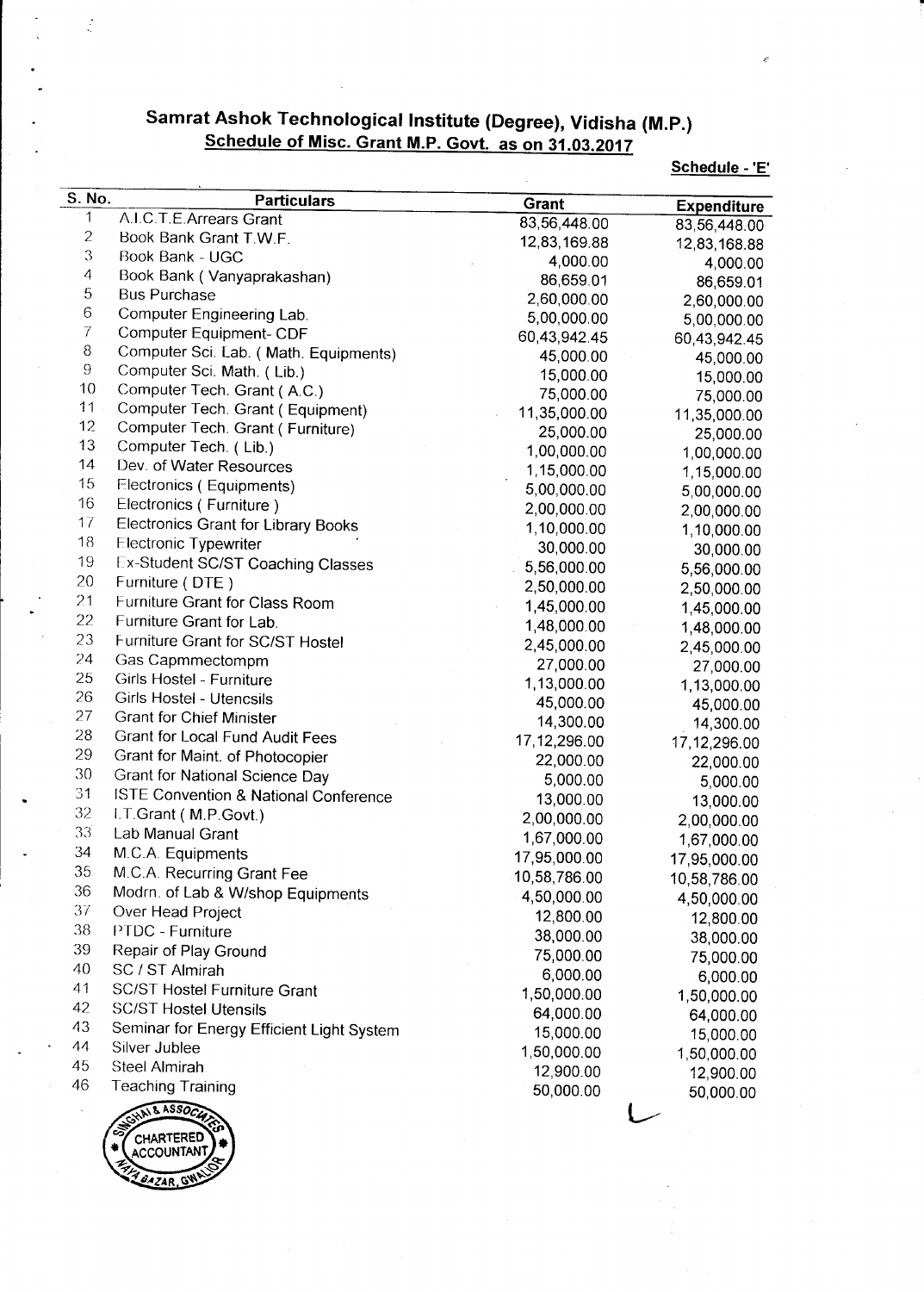| S. No. | <b>Particulars</b>                                | <b>Grant</b> | <b>Expenditure</b> |
|--------|---------------------------------------------------|--------------|--------------------|
| 47     | U.G.C. Physics                                    | 15,000.00    | 15,000.00          |
| 48     | <b>Water Tank</b>                                 | 1,09,000.00  | 1,09,000.00        |
| 49     | Book Bank Grant (DTE)                             | 40,43,396.00 | 26,28,455.00       |
| 50     | Book Bank Grant Misc. (D.T.E.)                    | 5,91,346.00  | 9,57,301.00        |
| 51     | Grant for 22nd Young Scientist Congress(A.Datar)  | 4,00,000.00  | 6,65,696.00        |
| 52     | Grant for Dev. & Evaluation Com. Tech (Ykj)       |              | 1,355.50           |
| 53     | Grant for Dev. Smart Ant. Ter. (Sudhir Agrwal)    | 73,189.00    | 1,32,328.50        |
| 54     | Grant for International Seminar (Civil)           | 4,50,000.00  |                    |
| 55     | Grant for Mini Research Project                   | 1,10,631.00  | 99,518.00          |
| 56     | Grant for MP Council of Science                   | 1,44,178.00  |                    |
| 57     | Grant for National Seminar for Green Chemical     | 32,150.00    | 97,051.00          |
| 58     | Grant for R&D (SSW) W/s on BM Exp. A/c.           | 39,750.00    | 53,402.00          |
| 59     | Grant For S.C.IS.T.Stationary                     | 21,05,040.00 | 22,88,102.00       |
| 60     | Grant for SC/ST Coaching Classes A/c.             | 28,99,841.00 | 26,85,928.00       |
| 61     | Grant for Seminar of MP Council of Sc. Bpl (R.Dub | 2,50,400.00  | 1,58,310.00        |
| 62     | Grant for Training Prog. Research Methodolog      | 3,83,000.00  | 3,78,968.00        |
| 63     | Grant for M.P. Cost Project (J. Parashar)         | 4,17,691.00  | 4,47,673.00        |
| 64     | M.P.Cost Project (Phy.) S.K.Mahajan               | 2,41,000.00  | 2,62,001.00        |
| 65     | National Seminar on Adv in Waste Water Treat      | 95,000.00    | 43,245.00          |
| 66     | National Seminar on ETSCMOC-16                    | 1,01,900.00  | 67,604.00          |
| 67     | Official Books Grant - DTE                        | 5,000.00     | 7,369.00           |
| 68     | Stationery Grant for SC/ST Students               | 55,62,668.09 | 60,10,334.35       |
| 69     | U.G.C. Grant for Phy.                             | 35,000.00    | 43,063.00          |
|        |                                                   |              |                    |



 $\mathcal{L}$ 

#### 4,45,29,481.43

4,35,76,004,69

 $\big\{ \mathcal{U}$ I  $\mathcal{C}_{0}^{1}$ , { I I

Samrat Astok-Technological Institute<br>VIDISHA (M.P.)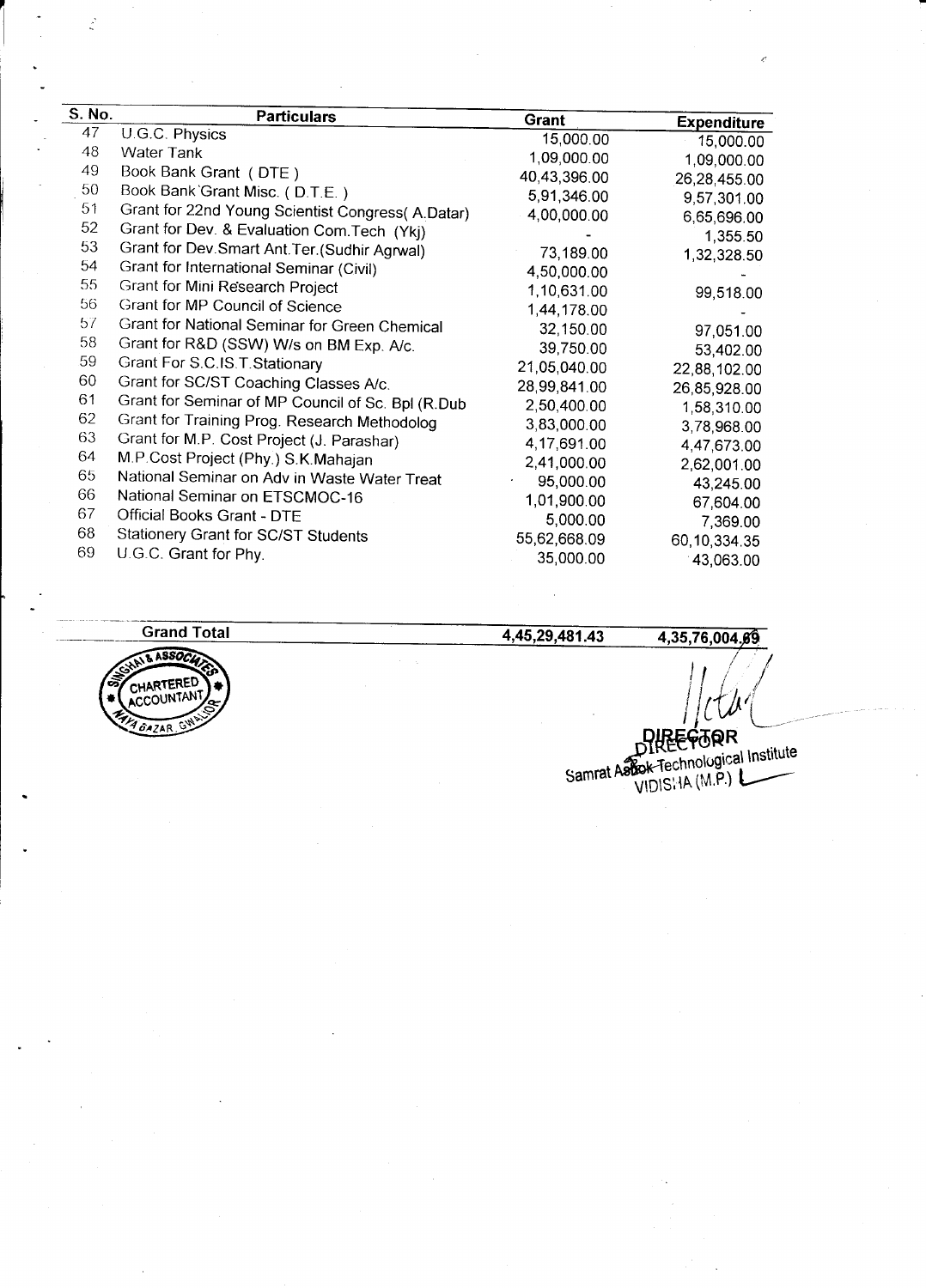# Samrat Ashok Technological Institute (Degree) Vidisha (MP)<br>List of Misc. Activity Funds as on 31.3.2017

|                |                                                 | Schedule-"F"   |
|----------------|-------------------------------------------------|----------------|
| S. No.         | <b>Particulars</b>                              | <b>Amount</b>  |
| 1              | Alumni Transit Home                             | 46,020.00      |
| $\overline{c}$ | <b>Building Development Fund</b>                | 23,54,875.00   |
| 3              | Civil Engg. Lib. Dev. Fund                      | 98,095.00      |
| 4              | College Alumni Asso. & Membership Fees          | 16,96,200.00   |
| 5              | College Computer Maintenance & Stationery Fees  | 1,78,29,947.00 |
| 6              | <b>College Councelling Fee</b>                  | 37,96,130.00   |
| 7              | College Developement Fund                       | 4,79,98,576.50 |
| 8              | College Engg. Society Fees                      | 46,63,731.00   |
| 9              | College Games & Sports Fees                     | 12,07,461.05   |
| 10             | College Internet Charges Fees                   | 8,74,750.00    |
| 11             | College Library Developement Fund               | 64,96,907.30   |
| 12             | College Mid Sem (Local Exam) Fee                | 81,05,266.00   |
| 13             | College Medical Assistance Fee                  | 16,51,749.00   |
| 14             | College Student Misc. Activities Fee            | 42,79,189.00   |
| 15             | College Students Safty Insurance                | 19,776.21      |
| 16             | College Student Welfare Fund                    | 21,54,395.00   |
| 17             | College Training & Placement Fee                | 79,43,614.00   |
| 18             | Hostel Dev. Fund                                | 4,78,21,391.10 |
| 19             | Old Boys Aluminities                            | 7,79,569.00    |
| 20             | Prof. V.V. Natu Fund                            | 30,839.98      |
| 21             | Shrimant Rajmata Sciendia Student Calamity Fund | 11,43,011.00   |
| 22             | S.R.C. and Other Activities                     | 78,96,997.21   |
| 23             | Srimant M.R.Scindia M. Healthcare               | 86,43,047.00   |
| 24             | Staff Welfare Fund                              | 19,35,973.71   |
|                | Four Funds (Under TEQIP-II Scheme)              |                |
| 25             | Corpus Fund A/c. (Teqip-II)                     | 26,73,051.00   |
| 26             | Equipment Replacement Fund A/c. (Teqip-II)      | 26,71,902.00   |
| 27             | Faculty Development Fund A/c. (Teqip-II)        | 25,07,982.00   |
| 28             | Maintanance Fund A/c. (Tequip-II)               |                |
|                |                                                 | 26,71,786.00   |

**Grand Total** 

 $\mathbb{Z}$ 



18,99,92,232.06

**DIRECTOR**<br>Samrat Ashok Technological Institute<br>MIDISHA (M.P.)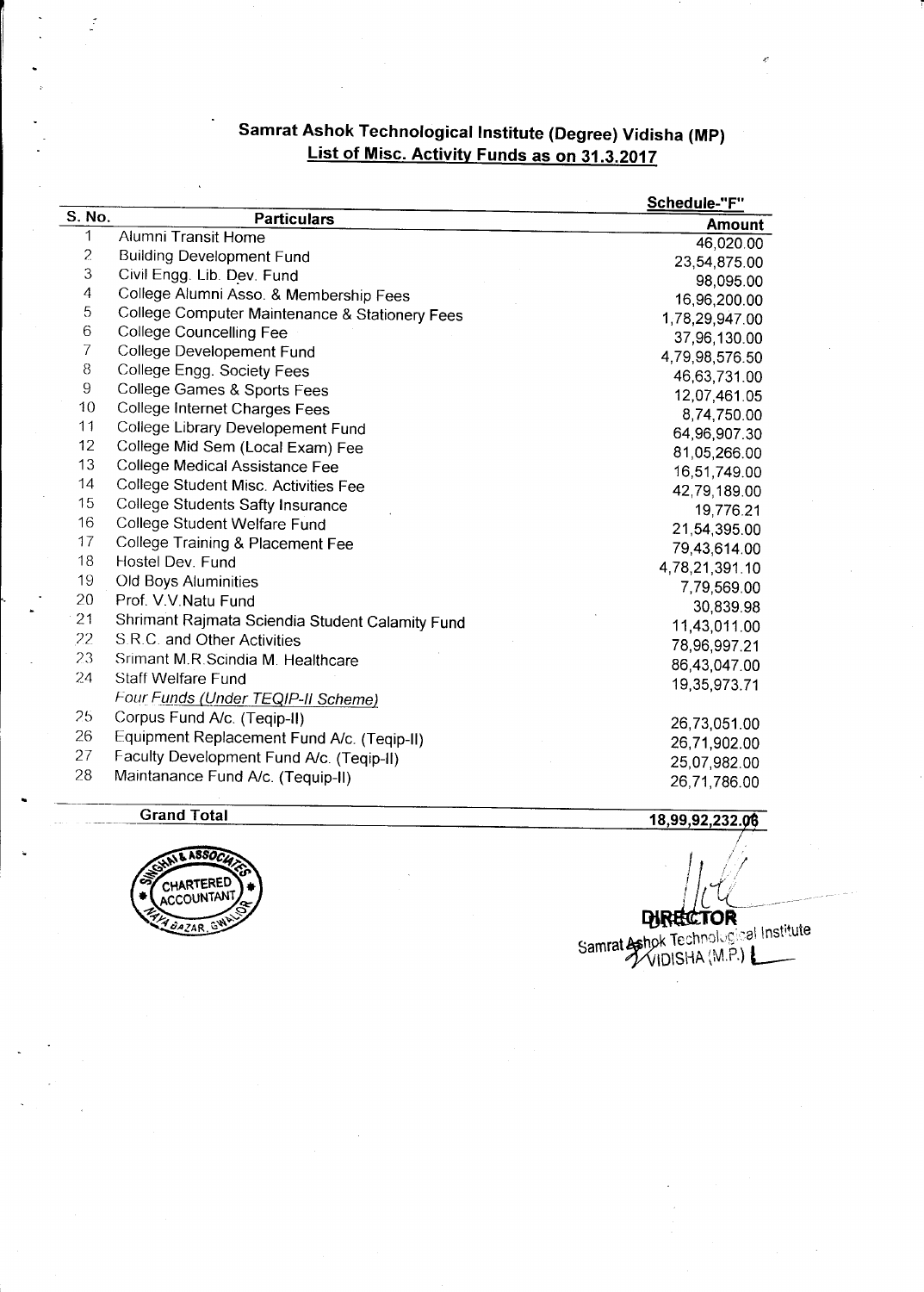### Samrat Ashok Technological Institute (Degree) Vidisha (Mp) List of Expenditure against Vikas Nidhi for the vear 2016-17

#### Schedule-"G"

|                |                                                  | Exp. Up to     | <b>Exp. During the</b> |                |
|----------------|--------------------------------------------------|----------------|------------------------|----------------|
| S.No.          | <b>Particulars</b>                               | last year      | year 2016-17           | <b>Total</b>   |
| 1              | Const. of Additional Space for Class Room & Labs | 33,23,946.00   |                        | 33,23,946.00   |
| $\overline{c}$ | Const of Alumni Transit Home A/c                 | 21,30,007.00   |                        | 21,30,007.00   |
| 3              | Const. of Auditorium (Old Games Hall) Exp.       | 2,33,705.00    |                        | 2,33,705.00    |
| 4              | Const. Bldg Space to Cont East & West Wingh      | 12,33,246.00   |                        | 12,33,246.00   |
| 5              | Const of Indoor Stadium A/c                      | 37,70,128.00   |                        | 37,70,128.00   |
| 6              | Const. of Ist Floor of Girls Hostel B-II         | 30,51,119.00   |                        | 30,51,119.00   |
| 7              | Const of New Canteen Building A/c.               | 20,59,662.00   |                        | 20,59,662.00   |
| 8              | Const. of One Warden Qtr. for Girls Hostel B-II  | 6,70,781.00    |                        | 6,70,781.00    |
| $\hbox{9}$     | Const. of Road                                   | 27,38,343.00   |                        | 27,38,343.00   |
| 10             | Const. of Shed For D.G. Set. Exp.                | 43,553.00      |                        | 43,553.00      |
| 11             | Conversion of PG Girls Hostel & Adhyatma Kendra  | 5,54,586.00    |                        | 5,54,586.00    |
| 12             | Equipment A/c.                                   | 2,42,88,671.00 |                        | 2,42,88,671.00 |
| 13             | Furniture (Hostel/Class Romm)                    | 51,10,488.00   | 25,277.00              | 51,35,765.00   |
| 14             | Golden Jublilee Gate & Front Boundry Wall A/c.   | 28,796.00      |                        | 28,796.00      |
| 15             | Golden Jubilee Hall Building                     | 1,000.00       |                        | 1,000.00       |
| 16             | Library Books (New Courses)                      | 23,99,542.80   |                        | 23,99,542.80   |
| 17             | MCA Deptt Building A/c                           | 1,000.00       |                        | 1,000.00       |
| 18             | New College Bus A/c.                             | 11,65,000.00   |                        | 11,65,000.00   |
| 19             | Renovation of Office Block A/c.                  | 88,701.00      |                        | 88,701.00      |
| 20             | Renovation of Boundry Wall                       | 23,82,742.00   |                        | 23,82,742.00   |
| 21             | Renovation of Hostel Work A/c.                   |                | 5,85,917.00            | 5,85,917.00    |
| 22             | <b>Telephone Stock</b>                           | 8,99,232.00    |                        | 8,99,232.00    |
| 23             | Vehicle A/c.                                     | 5,35,560.00    |                        | 5,35,560.00    |
| 24             | V V Natu Memorial Computer Centre                | 61,28,168.00   |                        | 61,28,168.00   |
| 25             | Water Infiltration Tank A/c                      | 5,01,830.00    |                        | 5,01,830.00    |
| 26             | Water Tanker A/c.                                | 2,03,525.00    |                        | 2,03,525.00    |
| 27             | White Washing & Painting Work of Main Bldg.      | 13,69,927.00   |                        | 13,69,927.00   |
| 28             | Conversion of Main Bldg. Guest House into EC Lat | 45,526.00      |                        | 45,526.00      |
|                | <b>Grand Total</b>                               | 6,49,58,784.80 | 6,11,194.00            | 6,55,69,978.80 |



 $\mathcal{H}_{\scriptscriptstyle\!\mathscr{C}}$ DIBERE TOOR Samrage Ashok Technological Institute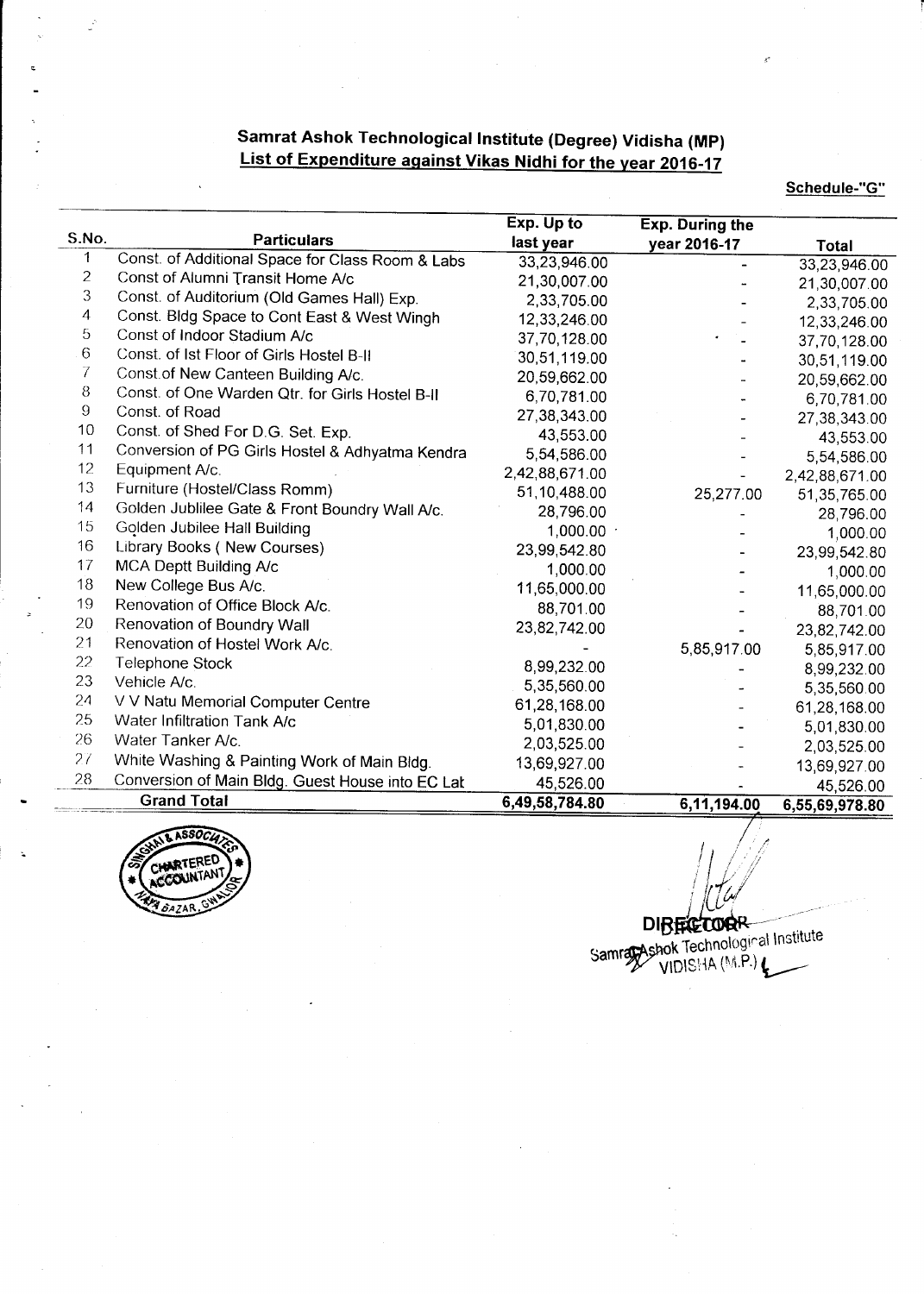## Samrat Ashok Technological Institute (Degree) Vidisha (MP) List of Sundry Creditors as on 31.3.2017

| S. No.                  |                                           | <u>Schedule-"H"</u>   |
|-------------------------|-------------------------------------------|-----------------------|
|                         | Particulars                               | Amount                |
| 1                       | Agrawal Book House                        | 5,31,933.78           |
| $\mathbf{2}$            | Aveco Viscom Pvt. Ltd.                    | 13,094.00             |
| 3                       | Intt. Recd on Sec Dep                     | 2,92,114.00           |
| $\overline{\mathbf{4}}$ | Provision for Audit Fee                   | 74,275.00             |
| 5                       | Provision for Audit Fee (Local Fund) A/c. | 500.00                |
| 6                       | Rajendra Kumar Garg                       | 2,51,666 00           |
| $\overline{7}$          | R.P.F. Comm. A/c.                         | 36,55,462.00          |
| 8                       | <b>Shree Enterprises</b>                  | 41,252.00             |
| 9                       | Student Fee Deposit (TWF)                 | 28,228.82             |
| 10                      | <b>Sundry Creditors</b>                   | 13,03,451.80          |
| 11                      | <b>Technical Systems</b>                  | 11,990.00             |
| 12                      | Uni. Exam.Advance ( Bhopal Univ)          | 15,711.90             |
| 13                      | University Exam Advance (RGPV)            | 1,96,543.00           |
| 14                      | University Exam Fees                      | 2,09,086.11           |
| 15                      | Un Paid Arrears of Teaching Staff A/c     | 1,09,331.00           |
| 16                      | Unpaid Group Insurance A/c                | 53,017.00             |
| 17                      | Un Paid RPF Comm.                         | 5,95,785.00           |
| 18                      | Un Paid TDS (Rtd. Employee)               | 59,164.00             |
| 19                      | SATI Co-Operative Store Payble            | 18,92,091.35          |
| 20                      | Autonomy A/C                              | 3,15,00,228.84        |
| 21                      | M.J.E.S. Shop Rent                        | 84,694.00             |
| 22                      | <b>PDP Centre</b>                         | 13,23,24,057.68       |
| 23                      | P.F.Trust                                 | 60,06,546.00          |
| 24                      | Teqip II                                  | 16,249.00             |
| 25                      | <b>University Fees</b>                    | 1,03,63,473.00        |
| 26                      | <b>Enkay Enterprises</b>                  | 2,64,220.00           |
| 27                      | Infosys (Campus Connect Prog.)            | 32,500.00             |
| 28                      | R R Shrivastav Advocate A/c               | 3,000.00              |
| 29                      | Smart Card                                | 10,57,930.00          |
| 30                      | Staff Contribution for Road Construction  | $4,48,198.00 -$       |
| 31                      | Unpaid Arrears of ADA                     | 51,892.00             |
| 32                      | Unpaid Green Card Fee A/c                 | 59,95,445.00          |
| 33                      | Unpaid Testing & Consultancy A/c.         | 26,96,028.40          |
| 34                      | DST G Bal                                 | 26,04,093.00 $\angle$ |
| 35                      | PMKVY G Bal                               | 2,87,490.00           |
| 36                      | International G Confrenece                | 1,00,000.00           |
|                         | <b>Grand Total</b>                        | 20, 31, 70, 741. 68   |
|                         |                                           |                       |



DIRECTOR<br>DIRECTOR<br>Samrat Ashok Technological Institute<br>VIDISHA (M.P.)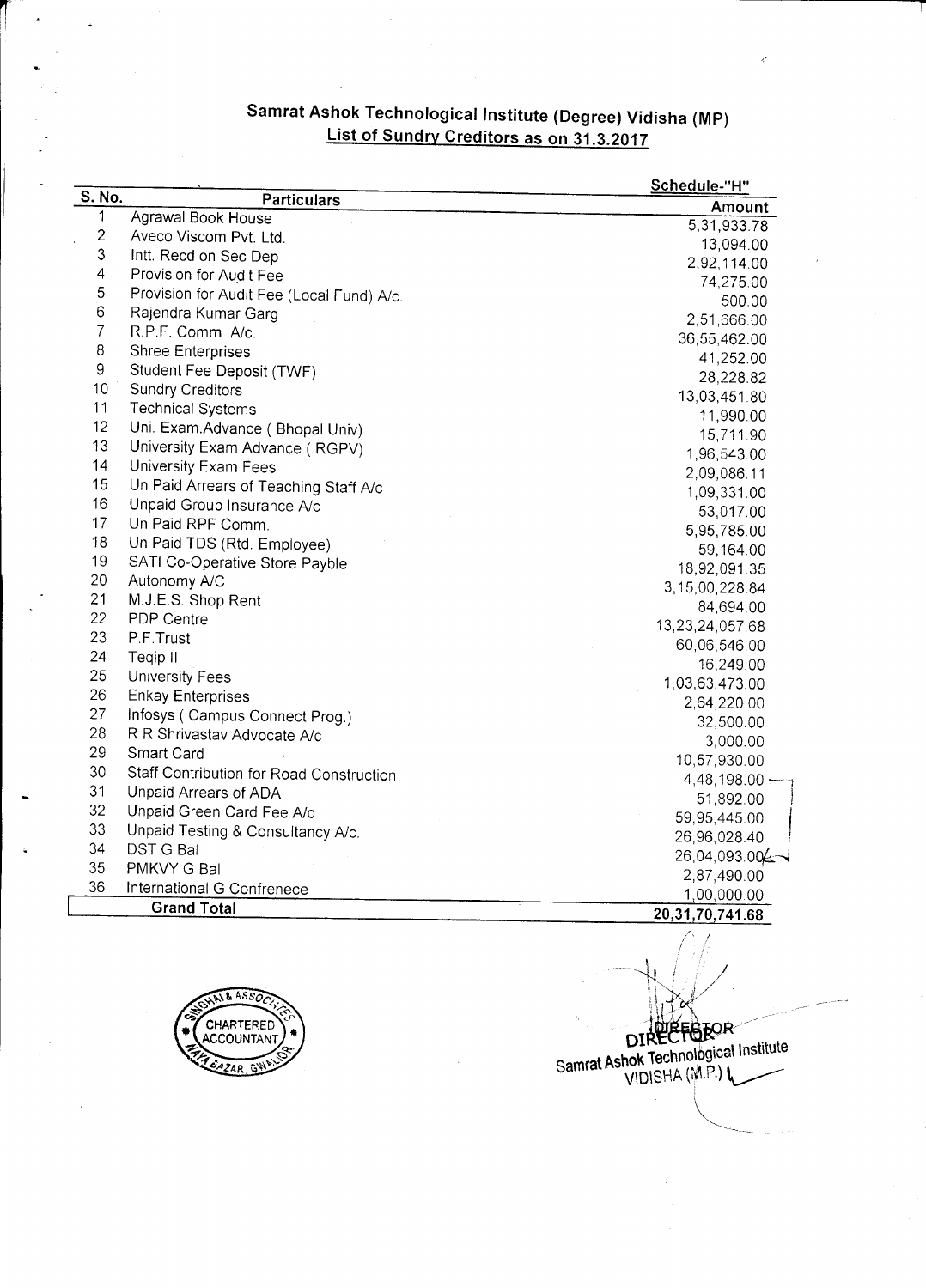## samrat Ashok rechnological lnstitute (Degree) Vidisha (Mp) Cash & Bank Balances as on 31.3.2017

|                 |                                            | Schedule-"   " |
|-----------------|--------------------------------------------|----------------|
| S. No.          | <b>Particulars</b>                         | <b>Amount</b>  |
| 1               | C.B.I.CD A/c.No 334T.W.F.3007721242        | 14,388.82      |
| 2               | C.B.I. (SB A/c. No. 5407) Scholarship      | 2,02,669.00    |
| 3               | F.D.R. A/c                                 | 6,47,97,547.00 |
| 4               | IDBI Bank SB A/c N.6972                    | 19,862.00      |
| 5               | I.D.B.I. SB A\C 0406104000023597(ST)       | 463.00         |
| 6               | I.D.B.I. SB A\C 0406104000023621(SC)       | 1,588.00       |
| 7               | O.B.C. (Lib. Dev. Fund) SB A/c.No. 1773    | 1,939.00       |
| 8               | SBI SB Director Corpus Fund                | 20,473.00      |
| 9               | SBI SB Director Equipment Replacement Fund | 19,324.00      |
| 10              | SBI SB Director Faculty Development Fund   | 12,340.00      |
| 11              | SBI SB Director Maintenance Fund           | 19,208.00      |
| 12 <sup>2</sup> | C.B.I. CD A/c. No. 110                     | 8,07,547.85    |
| 13              | HDFC Bank SB A/c N.50100108961230          |                |
| 14              | S.B. Indore (NP) A/c. No. 0110050202       | 87,750.13      |
| 15              | S.B.I. RGPV Kiosk A/c                      | 16,362.89      |
| 16              | S.B.I. SATI Br. SB A/c                     | 21,642.00      |
| 17              | State Bank of India C/D A/c                | 3,09,150.98    |
| 18              | State Bank of India C/D A/c (on Line)      | 9,03,329.72    |
| 19              |                                            | 57,826.62      |
|                 | Union Bank of India (CD A/c. No. 14030)    | 4, 15, 561. 75 |
| 20              | United Commercial Bank (SB A/c. No. 13417) | 83,396.86      |
| 21              | F.D.R. A/c. (Against TEQIP-II Four Funds)  | 1,04,53,376.00 |
|                 | <b>Grand Total</b>                         | 7,82,65,746.62 |



DIRECTOR<br>BIRECTOR<br>Samrat Ashok Technological Institute FOR